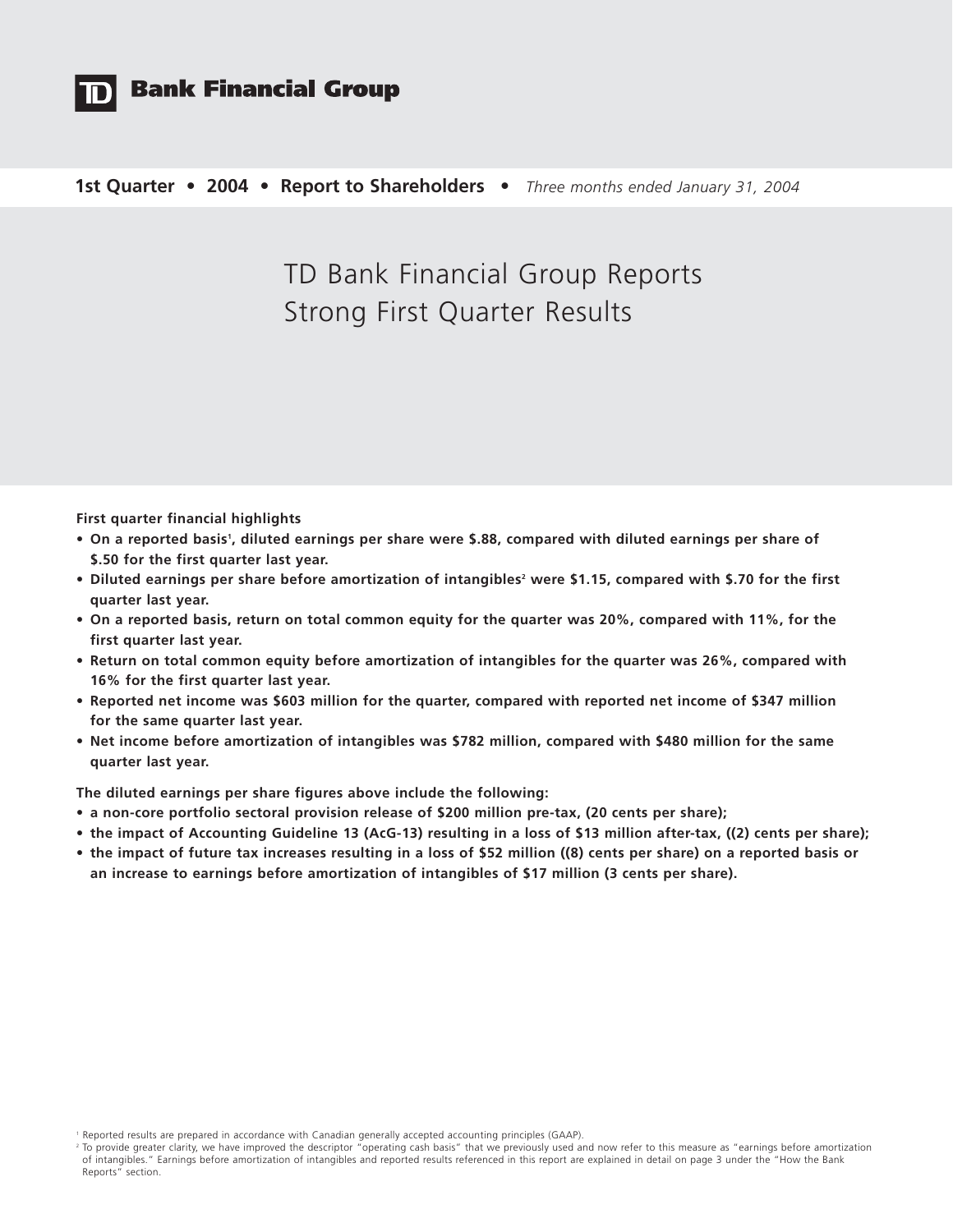**TORONTO, February 26, 2004** – TD Bank Financial Group (TDBFG) today announced its financial results for the first quarter ended January 31, 2004. Results for the quarter reflect continued earnings momentum in Personal and Commercial Banking and strong performance in Wealth Management and Wholesale Banking. The Bank also announced an increase in the quarterly dividend of 2 cents to 34 cents representing an increase of 6% per fully paid common share for the quarter ended April 30, 2004, payable on or after April 30, 2004.

"This quarter showed that we have three strong businesses all successfully executing on their strategies," said W. Edmund Clark, TD Bank Financial Group President and Chief Executive Officer. "The second dividend increase in the last year is an indication of the Board's confidence in the sustainability of our financial performance." Clark also noted that the Bank's Tier 1 capital position had improved to 10.9% for the quarter, up from 8.5% at the end of the first quarter 2003.

### **FIRST QUARTER BUSINESS SEGMENT PERFORMANCE**

### **Personal and Commercial Banking**

The Personal and Commercial Banking operations of TD Canada Trust delivered excellent results for the quarter, building on strong earnings momentum from last year.

"Steadily growing revenues combined with better than expected credit loss recoveries in commercial banking to deliver exceptionally strong earnings growth this quarter," said Clark. "TD Canada Trust employees drove encouraging volume growth this quarter, particularly in real estate secured lending and Wealth Management referrals."

An ongoing commitment to improving efficiencies, while maintaining high levels of customer satisfaction resulted in an improvement in the efficiency ratio to 58% this quarter from 59% for the same quarter a year ago.

The acquisition of 57 retail branches of Laurentian Bank in Ontario and Western Canada added one percentage point to revenue growth this quarter and branch integration is proceeding on schedule.

In January, TDBFG announced an agreement to add the Canadian personal property and casualty operations of Bostonbased Liberty Mutual Group to TD Meloche Monnex. The acquisition is expected to close in April 2004 and will be slightly accretive to TDBFG's earnings in 2004. The acquisition makes TD Meloche Monnex Canada's largest direct-response property and casualty insurer and one of the country's top four personal property and casualty insurers, serving more than 1.3 million policyholders with a total of \$1.4 billion in written premiums.

### **Wealth Management**

The Bank's Wealth Management business delivered strong performance in the first quarter. Discount Brokerage transaction volumes increased significantly in Canada, the United States and the United Kingdom as investors aggressively returned to the markets.

Mutual Fund sales were also up significantly over last quarter. "Both new account openings and asset growth in existing accounts were particularly encouraging this quarter," explained Clark. "As a result, we are pleased to report that January established a new record for mutual fund assets under management at TDBFG of more than \$33 billion."

TD Waterhouse's Investment Advice and Financial Planning businesses played significant roles in bringing in new assets this quarter. These businesses continue to meet the Bank's expectations and are benefiting from referrals from the retail network.

The gap between revenue and expenses widened modestly this quarter despite investments in marketing, technology and product development.

### **Wholesale Banking**

Wholesale Banking also delivered strong results this quarter. Strong equity markets contributed to good equity underwriting results and robust trading volumes, generating excellent commission revenues. Credit markets improved over the previous quarter. Narrowing spreads and liquidity contributed to strong trading results in the credit businesses.

Following a significant restructuring last year, the equity options business recorded a profitable quarter. Revenue from the equity investment portfolios was higher compared with last year on higher net security gains. On the debt side, lending assets were down from last year.

"Wholesale Banking surpassed our expectations for the quarter and capitalized on better than anticipated capital markets to deliver very strong results," said Clark. "While we are pleased with this performance, we do not expect this pace to continue for the remainder of the year."

### **Corporate**

On November 1, 2003 a hedge accounting rule change known as AcG-13 came into effect, requiring the Bank to mark-to-market the credit protection on its corporate loan book and as a result, record a 2 cent per share loss this quarter. The Bank expects that AcG-13 will result in some periodic profit and loss volatility, particularly as related to credit protection, but this volatility is not indicative of the economics of the corporate loan portfolio or the underlying business performance in Wholesale Banking.

The non-core lending portfolio released \$200 million in sectoral provisions this quarter. As the non-core portfolio is well ahead of schedule in winding down, its performance will now be recorded in the Corporate segment.

### **CONCLUSION**

"This quarter clearly shows that all of the Bank's businesses are successfully executing on strategy and delivering more sustainable value for shareholders," said Clark. "We are encouraged by our early success this year and remain focused on maintaining our business momentum in the quarters ahead."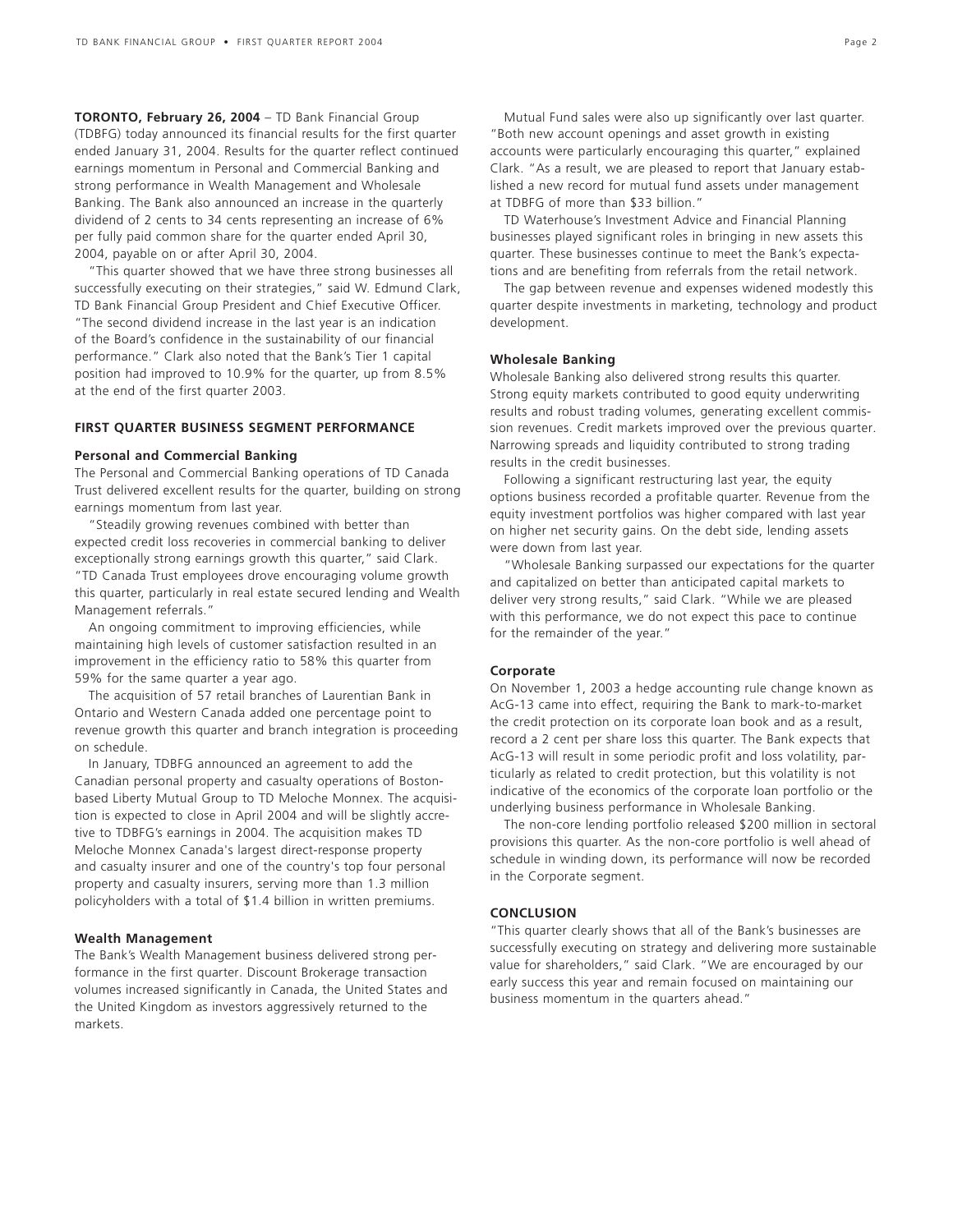#### **Caution regarding forward-looking statements**

*From time to time, the Bank makes written and oral forward-looking statements, including in this report, in other filings with Canadian regulators or the U.S. Securities and Exchange Commission (SEC), and in other communications. All such statements are made pursuant to the "safe harbour" provisions of the United States Private Securities Litigation Reform Act of 1995. Forward-looking statements include, among others, statements regarding the Bank's objectives and strategies to achieve them, the outlook for the Bank's business lines, and the Bank's anticipated financial performance. Forward-looking statements are typically identified by words such as "believe", "expect", "may" and "could". By their very nature, these statements are subject to inherent risks and uncertainties, general and specific, which may cause actual results to differ materially from the expectations expressed in the forward-looking statements. Some of the factors that could cause such differences include: the credit, market, liquidity, interest rate, operational and other risks discussed in the management discussion and analysis section of this report and in other regulatory filings made in Canada and with the SEC, including the Bank's 2003 Annual Report; general business and economic conditions in Canada, the United States and other countries in which the Bank conducts business; the effect of changes in monetary policy; the degree of competition in the markets in which the Bank operates, both from established competitors and new entrants; legislative and regulatory developments; the accuracy and completeness of information the Bank receives on customers and counterparties; the timely development and introduction of new products and services in receptive markets; the Bank's ability to complete and integrate acquisitions; the Bank's ability to attract and retain key executives; reliance on third parties to provide components of the Bank's business infrastructure; technological changes; change in tax laws; unexpected judicial or regulatory proceedings; unexpected changes in consumer spending and saving habits; the possible impact on the Bank's businesses of international conflicts and terrorism; acts of God, such as earthquakes; and management's ability to anticipate and manage the risks associated with these factors and execute the Bank's strategies within a disciplined risk environment. The preceding list is not exhaustive of all possible factors. Other factors could also adversely affect the Bank's results. For more information, please see the discussion starting on page 32 of the Bank's 2003 Annual Report concerning the effect certain key factors could have on actual results. All such factors should be considered carefully when making decisions with respect to the Bank, and undue reliance should not be placed on the Bank's forward-looking statements. The Bank does not undertake to update any forward-looking statements, written or oral, that may be made from time to time by or on its behalf.*

### **MANAGEMENT'S DISCUSSION AND ANALYSIS OF OPERATING PERFORMANCE**

### **How the Bank Reports**

The Bank prepares its financial statements in accordance with Canadian generally accepted accounting principles (GAAP), which are presented on pages 11 to 19 of this First Quarter Report to Shareholders. The Bank refers to results prepared in accordance with GAAP as the "reported basis".

The Bank also utilizes earnings before the amortization of intangibles to assess each of its businesses and to measure overall Bank performance. To arrive at this measure, the Bank removes amortization of intangibles from reported basis earnings. Previously the Bank reported operating cash basis earnings. Since the only distinction between operating cash basis and reported basis earnings in 2003 was the amortization of intangibles (as there were no special items), the Bank now refers to earnings before amortization of intangibles as it is a better description of this measure.

The majority of the Bank's intangible amortization relates to the Canada Trust acquisition in fiscal 2000. The Bank excludes amortization of intangibles as this approach ensures comparable treatment with goodwill which is not amortized. Consequently, the Bank believes that earnings before amortization of intangibles provides the reader with an understanding of the Bank's results that can be consistently tracked from period to period.

As explained, earnings before amortization of intangibles is different from reported results determined in accordance with GAAP. Earnings before amortization of intangibles and related terms used in this report are not defined terms under GAAP, and therefore may not be comparable to similar terms used by other issuers. The table on the following page provides a reconciliation between the Bank's earnings before amortization of intangibles and its reported results.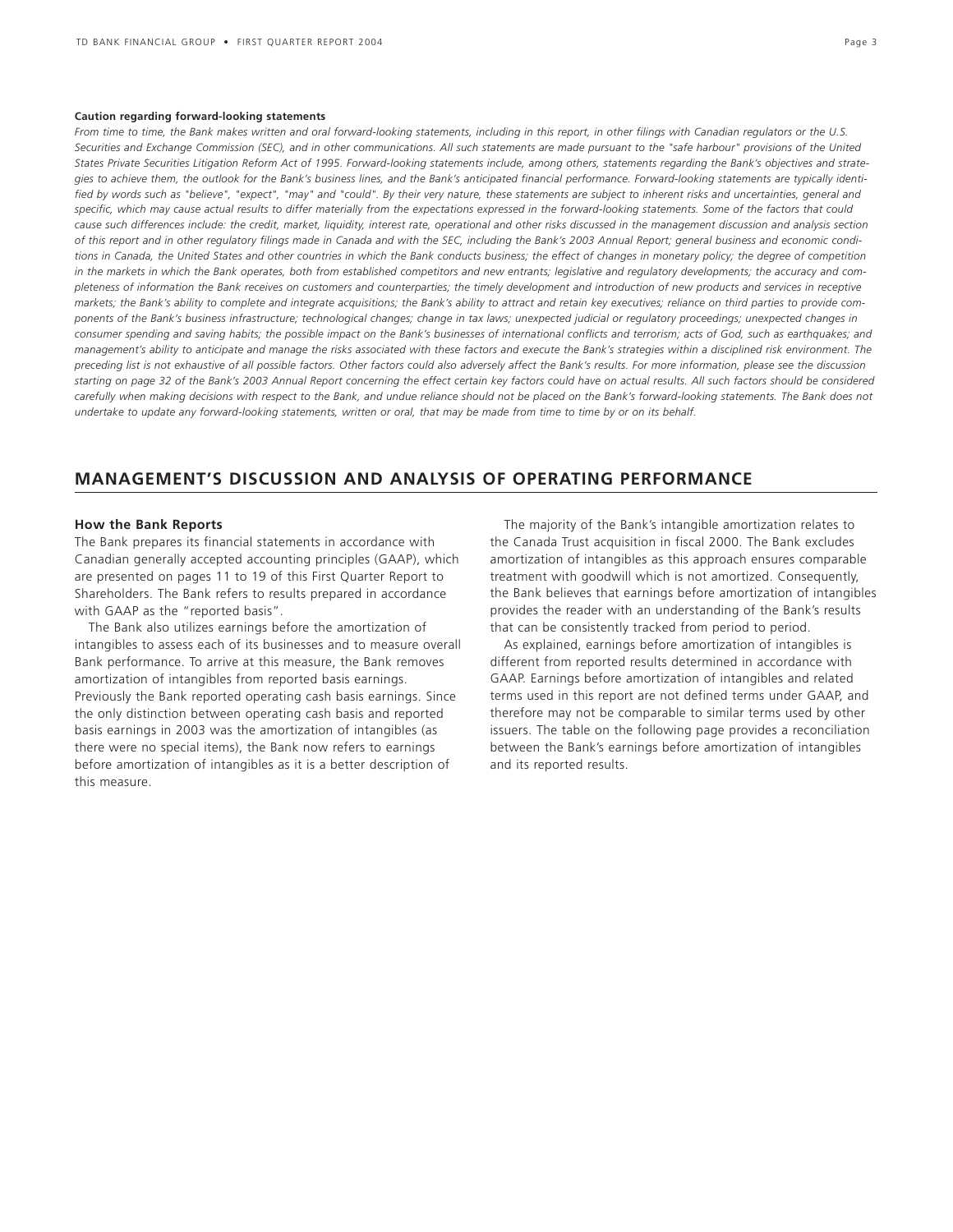### **Reconciliation of earnings before amortization of intangibles to reported results** (unaudited)

|                                                                                                                                                                                                                                                                  |    | For the three months ended       |     |                                |  |  |  |
|------------------------------------------------------------------------------------------------------------------------------------------------------------------------------------------------------------------------------------------------------------------|----|----------------------------------|-----|--------------------------------|--|--|--|
| (millions of dollars)                                                                                                                                                                                                                                            |    | <b>Jan. 31</b><br>2004           |     | Jan. 31<br>2003                |  |  |  |
| Net interest income<br>Provision for (reversal of) credit losses<br>Other income<br>Non-interest expenses                                                                                                                                                        | s  | 1.476<br>(104)<br>1,313<br>1,755 | \$. | 1,390<br>112<br>1,169<br>1,745 |  |  |  |
| Income before provision for income taxes<br>and non-controlling interest<br>Provision for income taxes<br>Non-controlling interest                                                                                                                               |    | 1,138<br>333<br>23               |     | 702<br>199<br>23               |  |  |  |
| Net income before amortization of intangibles and preferred dividends<br>Amortization of intangibles, net of income taxes                                                                                                                                        | \$ | 782<br>179                       |     | 480<br>133                     |  |  |  |
| Net income<br>Preferred dividends                                                                                                                                                                                                                                | \$ | 603<br>21                        |     | 347<br>23                      |  |  |  |
| Net income applicable to common shares – reported basis                                                                                                                                                                                                          |    | 582                              |     | 324                            |  |  |  |
| (dollars)                                                                                                                                                                                                                                                        |    |                                  |     |                                |  |  |  |
| Basic net income per common share - reported basis<br>Diluted net income per common share – reported basis<br>Basic net income per common share – before amortization of intangibles<br>Diluted net income per common share – before amortization of intangibles | s  | .89<br>.88<br>1.16<br>1.15       |     | .50<br>.50<br>.71<br>.70       |  |  |  |

Certain comparative amounts have been reclassified to conform with current year presentation.

### **Net Income**

Reported net income was \$603 million for the first quarter, compared with \$347 million in the same quarter last year. Reported basic earnings per share were \$.89, compared with \$.50 in the same quarter last year. Reported diluted earnings per share were \$.88 for the quarter, compared with \$.50 in the same quarter last year. Reported return on total common equity was 20% for the quarter compared with 11% last year.

Net income before amortization of intangibles for the quarter was \$782 million, compared with \$480 million for the same quarter last year. Basic earnings per share before amortization of intangibles were \$1.16, compared with \$.71 in the same quarter last year. Diluted earnings per share before amortization of intangibles were \$1.15 for the quarter compared with \$.70 in the same quarter last year. Return on total common equity before amortization of intangibles was 26% for the quarter as compared with 16% last year.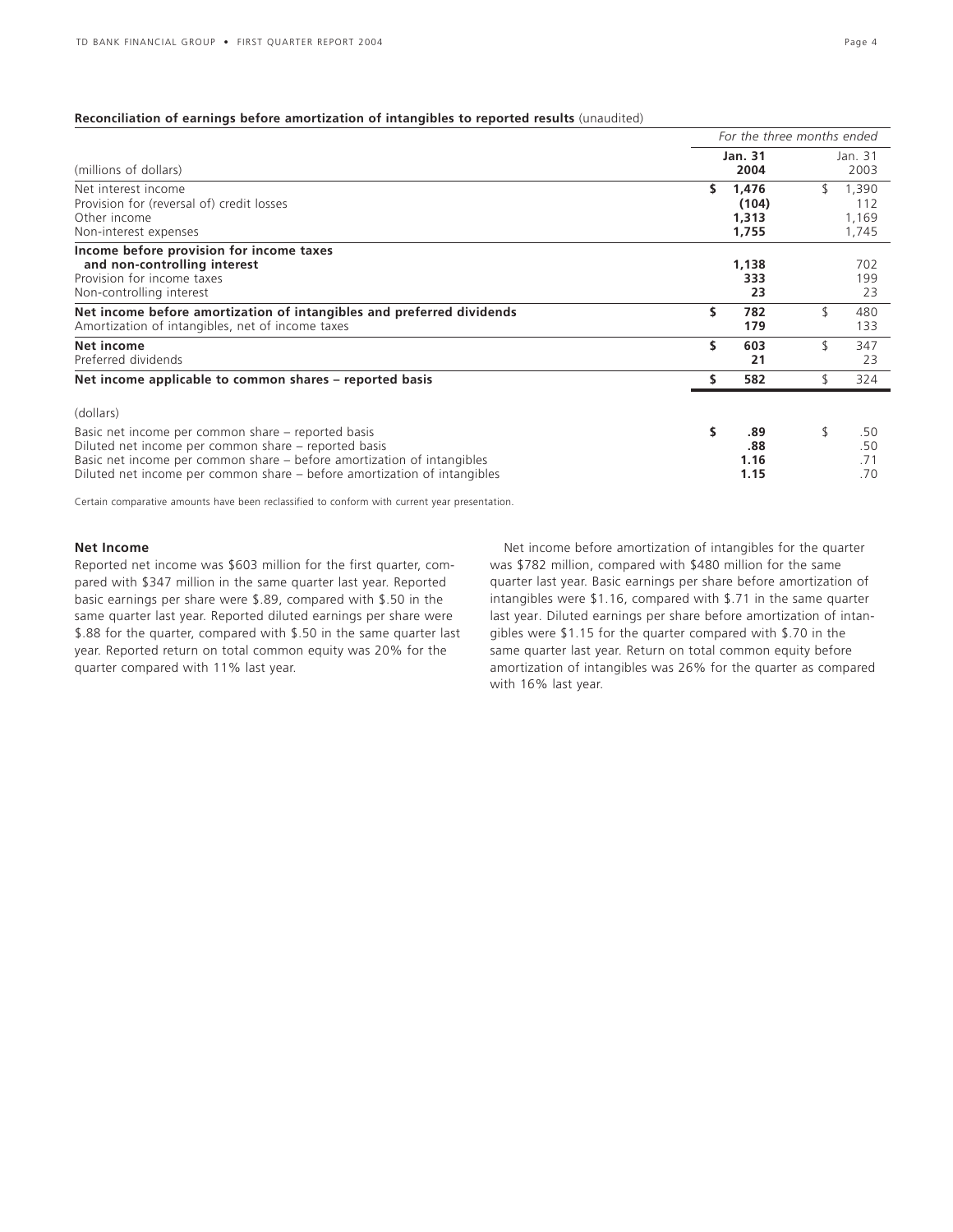### **Economic Profit and Return on Invested Capital**

The Bank utilizes economic profit as a tool to measure shareholder value creation. Economic profit is net income before amortization of intangibles less a charge for average invested capital and preferred dividends. Average invested capital is equal to average common equity plus the cumulative after-tax amount of intangible assets amortized as of the reporting date. The rate used in the charge for capital is the equity cost of capital as determined by reference to the Capital Asset Pricing Model. The charge represents a required return to common shareholders. The Bank's goal is to achieve positive and growing economic profit.

Return on invested capital (ROIC) is net income before amortization of intangibles less preferred dividends, divided by average invested capital. ROIC is a variation on the economic profit measure that is useful in comparison to equity cost of capital. Both ROIC and the cost of capital are percentage rates, while economic profit is a dollar measure. When ROIC exceeds the equity cost of capital, economic profit is positive. The Bank's goal is to achieve ROIC that exceeds the equity cost of capital.

Economic profit and ROIC are not defined terms under GAAP, and therefore may not be comparable to similar terms used by other issuers. The table below provides a reconciliation between the Bank's economic profit and net income before amortization of intangibles. Earnings before amortization of intangibles and related terms are discussed in the "How the Bank Reports" section.

### **Reconciliation of economic profit and net income before amortization of intangibles**

|                                                                                                                | For the three months ended |                       |  |  |  |  |  |
|----------------------------------------------------------------------------------------------------------------|----------------------------|-----------------------|--|--|--|--|--|
| (millions of dollars)                                                                                          | <b>Jan. 31</b><br>2004     | Jan. 31<br>2003       |  |  |  |  |  |
| Average common equity<br>Average cumulative amount of goodwill/intangible amortization,<br>net of income taxes | \$11,665<br>2,666          | \$11,607<br>2,261     |  |  |  |  |  |
| Average invested capital<br>Rate charged for invested capital                                                  | \$14.331<br>10.7%          | 13,868<br>S.<br>10.9% |  |  |  |  |  |
| Charge for invested capital<br>Net income before amortization of intangibles less preferred dividends          | (385)<br>761               | (381)<br>457          |  |  |  |  |  |
| Economic profit                                                                                                | 376                        | 76                    |  |  |  |  |  |
| Return on invested capital                                                                                     | 21.1%                      | 13.1%                 |  |  |  |  |  |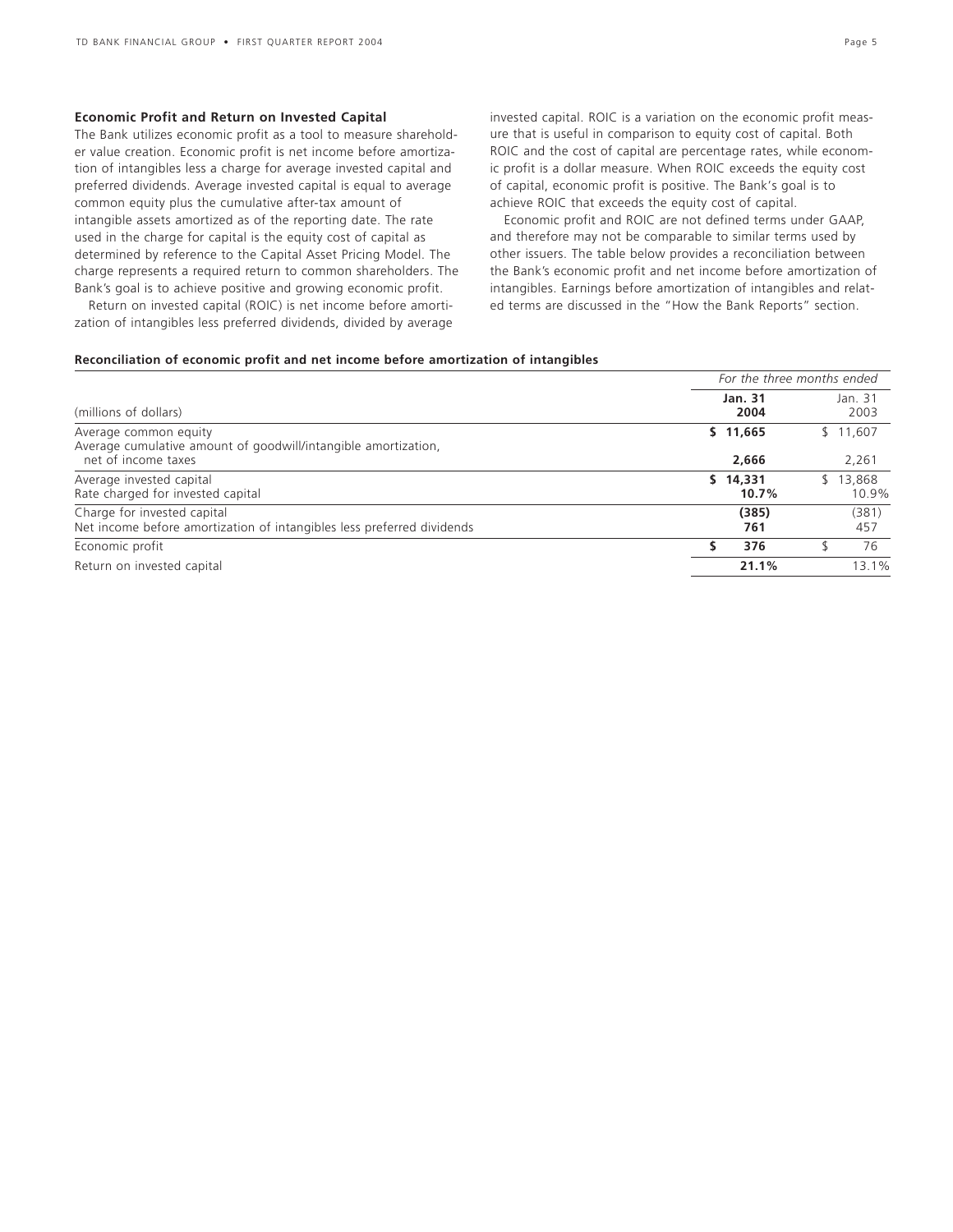### **Net Interest Income**

Net interest income on a reported basis was \$1,476 million this quarter, an increase of \$86 million from the same quarter last year. The increase in net interest income was primarily related to Wholesale Banking where the mix of net interest income and trading income within trading related income included a higher component of net interest income in this quarter. This was partially a result of higher dividend income. Net interest income in Wealth Management also increased due to increases in margin lending. Partially offsetting this increase was a decline in interest income earned on reduced assets in the non-core lending portfolio recorded in the Corporate segment.

Beginning in fiscal 2004, the Bank no longer discusses net interest income on a taxable equivalent basis (TEB) at the total Bank level, as it is not useful at that level. However, on a segmented basis, the Bank continues to report net interest income on a taxable equivalent basis. For further details, see the introductory discussion in the Bank's Management's Discussion and Analysis of TD's Businesses on page 9.

### **Other Income**

Other income on a reported basis was \$1,313 million for the quarter, an increase of \$144 million or 12% from the same quarter last year.

The increase in other income reflected an increase in selfdirected brokerage revenues of \$56 million or 24% compared with the same quarter a year ago.

The investment securities portfolio realized net gains of \$45 million this quarter compared with net gains of \$5 million in the same quarter last year due to higher net security gains. Overall, the investment securities portfolio had a surplus over its book value of \$412 million compared with \$369 million at the end of 2003. Capital market revenues (which includes revenues from mergers and acquisitions, underwriting and equity sales commissions) increased \$25 million compared with the same quarter a year ago, reflecting increased equity market activities.

However, trading income reported in other income decreased by \$103 million or 79% compared with the same quarter last year, partly due to the credit default swap protection losses that resulted from the adoption of the new accounting guideline on hedging relationships (see Note 1 of the Consolidated Interim Financial Statements) and the remainder is due to the mix between net interest income and trading income within the trading business.

As a result of higher levels of securitized assets, income from loan securitizations increased by \$64 million compared with a year ago. Also, insurance revenues increased by \$19 million or 21% compared with the same quarter last year. In addition, losses on derivative and loan sales decreased from \$50 million last year to \$3 million this quarter.

### **Non-Interest Expenses**

Expenses before amortization of intangibles for the quarter increased by \$10 million to \$1,755 million from the same quarter last year. The increase in expenses is due to costs associated with the acquisition of the Laurentian branches and higher variable compensation in Wholesale Banking. Offsetting this increase is a reduction in expenses from decreased executive compensation expense in the Corporate segment and cost reduction strategies in Wealth Management and Personal and Commercial Banking. On a reported basis, expenses decreased by \$32 million from a year ago to \$1,925 million. In the first quarter 2004, the impact of the amortization of intangibles on the Bank's reported before tax expenses was \$170 million compared with \$212 million in the same quarter a year ago.

The Bank's efficiency ratio before amortization of intangibles improved to 62.9% in the current quarter from 68.2% in the same quarter a year ago. The Bank's consolidated efficiency ratio is impacted by shifts in its business mix. The efficiency ratio is viewed as a more relevant measure for Personal and Commercial Banking, which had an efficiency ratio before amortization of intangibles of 58.0% this quarter compared with 59.0% a year ago. On a reported basis, the Bank's overall efficiency ratio improved to 69.0% from 76.5% in the same quarter a year ago.

### **Taxes**

The Bank's effective tax rate based on earnings before amortization of intangibles was 29.3% for the quarter compared with 28.3% in the same quarter a year ago. On a reported basis, the effective tax rate was 35.3% for the quarter compared with 24.5% a year ago. The change in the effective rate is primarily due to a change in the scheduled Ontario statutory rates.

The increase in the Ontario statutory tax rate to 14% effective January 1, 2004, resulted in a \$69 million future tax liability pertaining to intangible assets offset by \$17 million relating to future tax assets.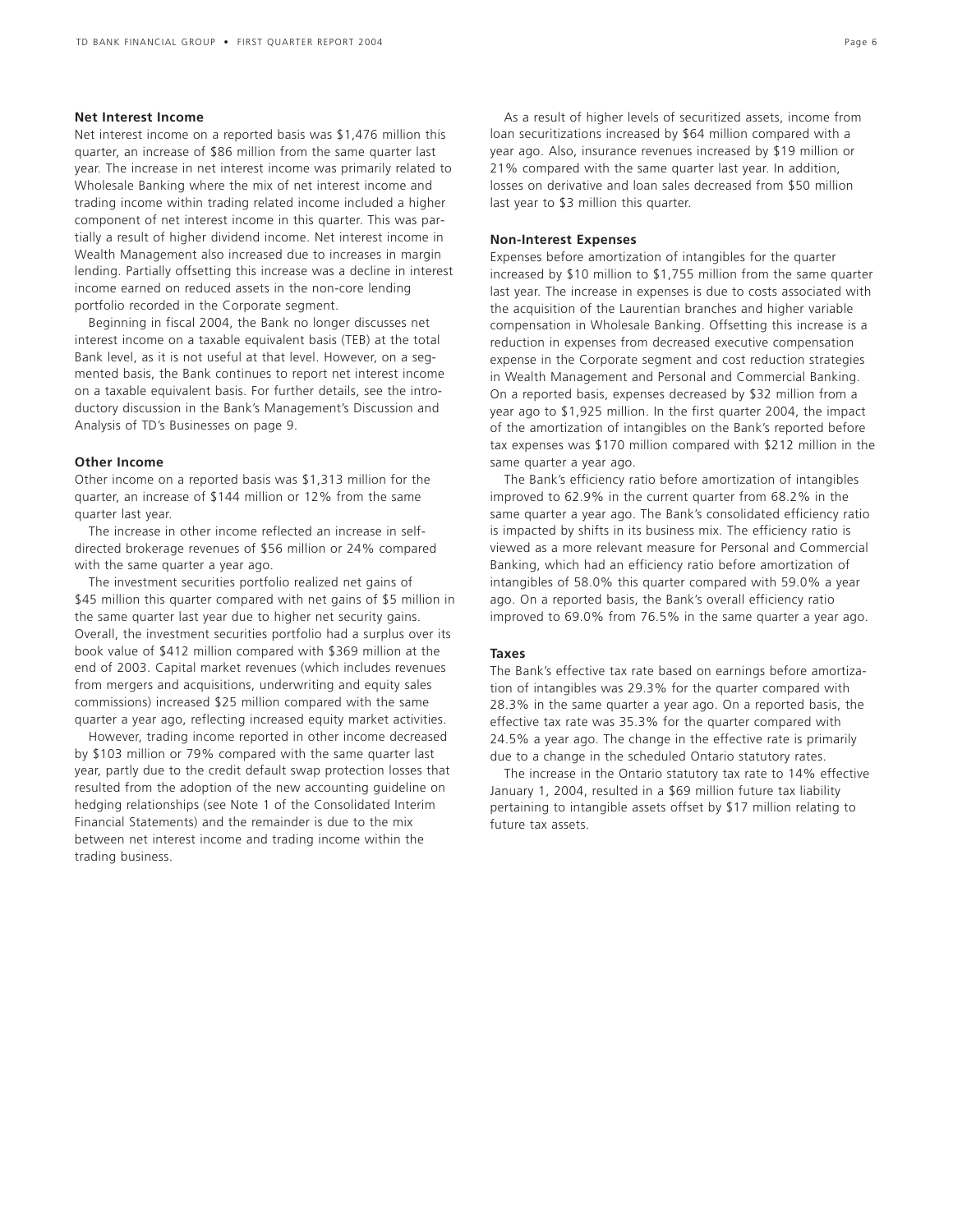### **Balance Sheet**

Total assets were \$316 billion at the end of the quarter, \$43 billion or 16% higher than October 31, 2003. Increased positions in investment and trading securities represented \$7 billion and \$17 billion of the increase, respectively. Securities purchased under resale agreements also represented \$10 billion of the increase. Personal loans, including securitizations, increased by \$2 billion from year end to reach \$51 billion. At the end of the quarter, residential mortgages, including securitizations, remained flat at \$72 billion compared with year end. Bank-originated securitized assets not included on the balance sheet amounted to \$19 billion compared with \$18 billion at October 31, 2003.

Wholesale deposits increased by \$21 billion and securities sold short or under repurchase agreements increased by \$14 billion as compared with October 31, 2003. Personal non-term deposits increased by \$2 billion while personal term deposits decreased by \$1 billion.

The Bank also enters into structured transactions on behalf of clients which result in assets recorded on the Bank's Consolidated Interim Balance Sheet for which market risk has been transferred to third parties via total return swaps. As at January 31, 2004, assets under such arrangements amounted to \$13 billion compared with \$13 billion as at October 31, 2003. The Bank also acquires market risk on certain assets via total return swaps, without acquiring the cash instruments directly. Assets under such arrangements amounted to \$6 billion as at January 31, 2004, compared with \$6 billion as at October 31, 2003. Market risk for all such positions is tracked and monitored, and regulatory market risk capital is required.

### **Managing Risk**

### **Credit Risk and Provision for Credit Losses**

During the quarter, the Bank had a \$104 million reversal of credit losses, compared with a provision of \$112 million in the same quarter last year. The decrease in the provision for credit losses during the quarter almost entirely related to a release of \$200 million in sectoral allowances previously established for the noncore lending portfolio. This decrease was somewhat offset by provisions for credit losses recorded in Personal and Commercial Banking during the quarter. The Bank transferred \$64 million from sectoral allowances to specific allowances.

### **Interest Rate Risk**

The objective of interest rate risk management for the non-trading portfolio is to ensure stable and predictable earnings are realized over time. In this context, the Bank has adopted a "fullyhedged" approach to profitability management for its asset and liability positions. Key aspects of this approach are:

- minimizing the impact of interest rate risk on net interest income and economic value within Personal and Commercial Banking; and
- measuring the contribution of each product on a risk adjusted, fully-hedged basis, including the impact of financial options granted to customers.

The Bank uses derivative financial instruments, wholesale instruments and other capital market alternatives and, less frequently, product pricing strategies to manage interest rate risk. As at January 31, 2004, an immediate and sustained 100 basis point increase in rates would have decreased the economic value of shareholders' equity by \$26 million after-tax.

### **Liquidity Risk**

The Bank holds a sufficient amount of liquidity to fund its obligations as they come due under normal operating conditions as well as under various stress scenarios with a base case that defines the minimum amount of liquidity that must be held at all times. The surplus liquid asset position is total liquid assets less the Bank's maturing wholesale funding, potential non-wholesale deposit run-off and contingent liabilities coming due in 90 days. As of January 31, 2004, our consolidated surplus liquid asset position up to 90 days was \$3.4 billion in Canadian dollars, compared with a surplus liquid asset position of \$8.7 billion Canadian on October 31, 2003. The Bank ensures that it meets the requirements by managing its cash flows and holding highly liquid assets in Canadian and U.S. dollars as well as other foreign currencies that can be readily converted into cash. The Bank manages liquidity on a global basis, ensuring the prudent management of liquidity risk in all its operations. In addition to a large base of stable retail and commercial deposits, the Bank has an active wholesale funding program including asset securitization. This funding is highly diversified as to source, type, currency and geographical location.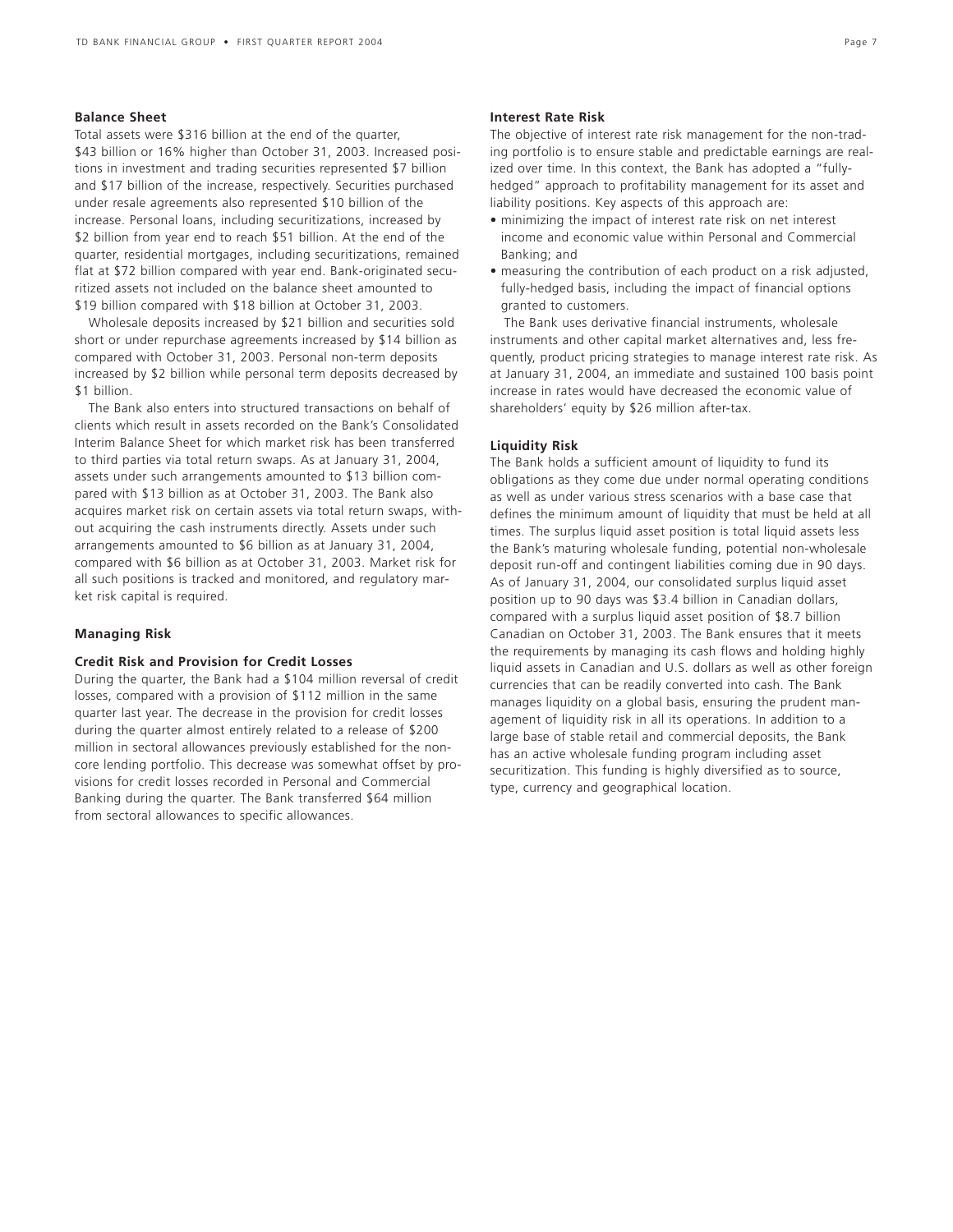### **Market Risk**

The Bank manages market risk in its trading books by using several key controls. The Bank's market risk policy sets out detailed limits for each trading business, including Value at Risk (VaR), stress test, stop loss, and limits on profit and loss sensitivity to various market factors. Policy controls are augmented through active oversight by independent market risk staff and frequent management reporting. VaR is a statistical loss threshold which should not be exceeded on average more than once in 100 days. It is also the basis for regulatory capital for market risk. The table below presents average and end-of-quarter general market risk VaR usage for the three month period ended January 31, 2004, as well as the fiscal 2003 average. The Bank backtests its VaR by comparing it to daily net trading revenue. For the three month period ended January 31, 2004, daily net trading revenues were positive for 98.4% of the trading days. Losses never exceeded the Bank's statistically predicted VaR for the total of our tradingrelated businesses.

### **Value at Risk Usage – Wholesale Banking**

|                        | For the three<br>months ended | For the three<br>months ended | For the twelve<br>months ended |  |  |
|------------------------|-------------------------------|-------------------------------|--------------------------------|--|--|
| (millions of dollars)  | Jan. 31 2004<br>As at         | Jan. 31 2004<br>Average       | Oct. 31 2003<br>Average        |  |  |
| Interest rate risk     | (12.7)                        | (11.4)                        | (17.0)                         |  |  |
| Equity risk            | (8.6)                         | (7.5)                         | (6.8)                          |  |  |
| Foreign exchange risk  | (1.8)                         | (2.0)                         | (2.9)                          |  |  |
| Commodity risk         | (.6)                          | .9)                           | (.9)                           |  |  |
| Diversification effect | 8.3                           | 6.8                           | 10.2                           |  |  |
| Global Value at Risk   | (15.4)                        | (15.0)                        | (17.4)                         |  |  |

### **Capital**

As at January 31, 2004, the Bank's Tier 1 capital ratio was 10.9%, compared with 10.5% at October 31, 2003. Risk-weighted assets increased by \$2 billion or 2% compared with October 31, 2003 and Tier 1 capital increased by \$.6 billion or 5% compared with October 31, 2003. In addition, total capital increased by \$.2 billion or 1% as compared with October 31, 2003. Total capital increased despite the deduction of capital instruments held in the trading portfolios of Wholesale Banking (as discussed in Note 1 of the Consolidated Interim Financial Statements). Deductions from Tier 2 capital increased by \$.3 billion to

recognize the Bank's level of ownership or voting control in a number of its investments considered substantial.

During the first quarter 2004, the Bank repaid \$150 million of subordinated debentures that matured. In addition, on January 22, 2004, the Bank announced that, subject to the approval of the Toronto Stock Exchange, it intends to launch a normal course issuer bid through the facilities of the Toronto Stock Exchange to repurchase up to 10 million common shares representing approximately 1.5% of the Bank's outstanding common shares as of December 31, 2003.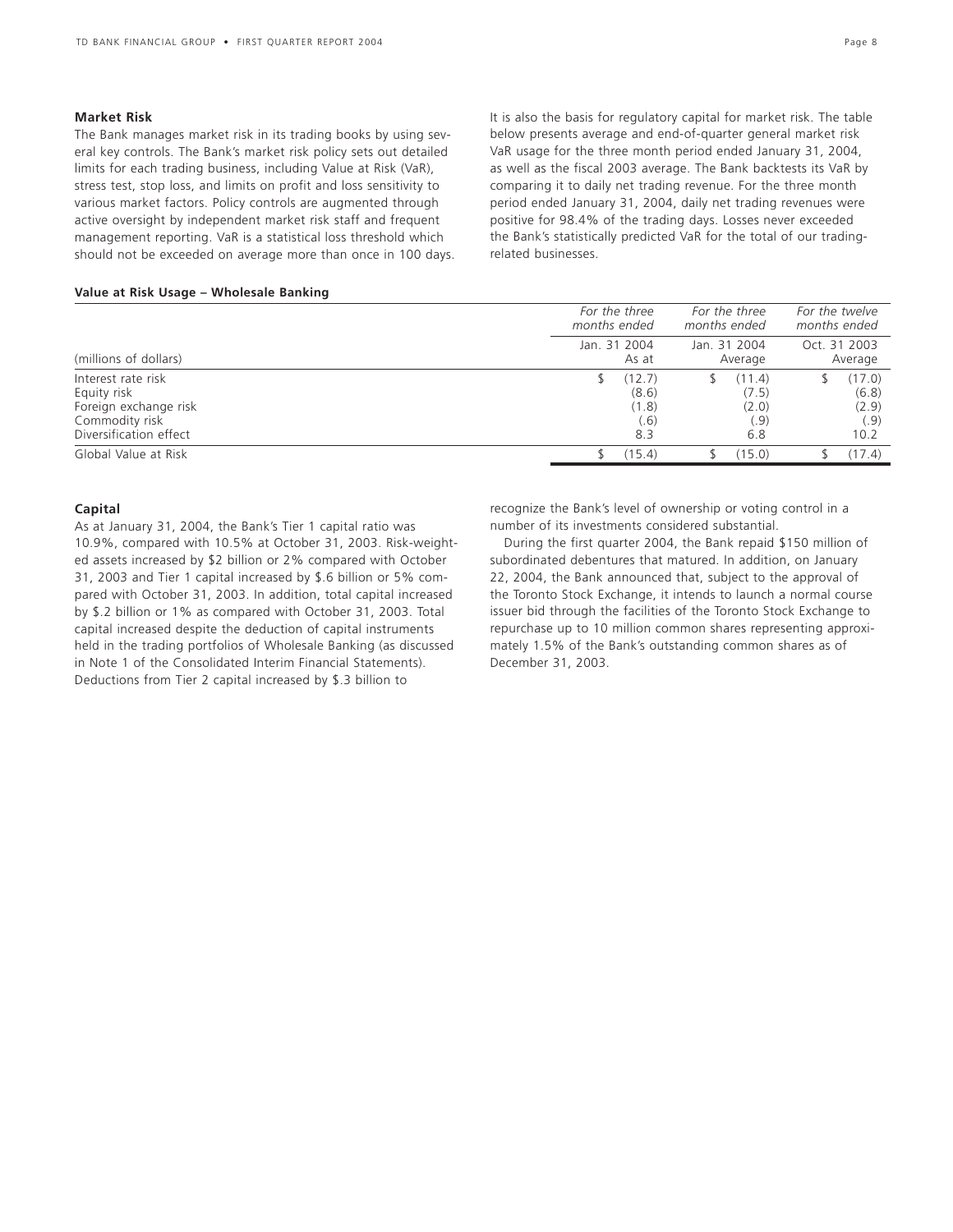### **MANAGEMENT'S DISCUSSION AND ANALYSIS OF TD'S BUSINESSES**

The Bank's operations and activities are organized around the following operating business segments: Personal and Commercial Banking, Wholesale Banking and Wealth Management. Results of each business segment reflect revenues, expenses, assets and liabilities generated by the business in that segment. This organization allows the Bank and users of this financial information to better understand the economics of the Bank's segments, products and delivery channels. The Bank measures and evaluates the performance of each segment based on earnings before amortization of intangibles and, where applicable, the Bank notes that the measure is before amortization of intangibles. For example, revenue is not affected by the amortization of intangibles, but expenses are affected by the amortization of intangibles. This measure is only relevant in the Personal and Commercial Banking, and Wealth Management segments as there are no intangibles allocated to the Wholesale Banking and Corporate segments. For further details see the "How the Bank Reports" section in the Bank's Management's Discussion and Analysis of Operating Performance on page 3. For information concerning the Bank's measures of economic profit and return on invested capital, see page 5 in Management's Discussion and Analysis of Operating Performance. Segmented information also appears in Note 7 of the Bank's Consolidated Interim Financial Statements.

Net interest income, primarily within Wholesale Banking is calculated on a taxable equivalent basis (TEB), which means that the value of non-taxable or tax-exempt income such as dividends is adjusted to its equivalent before tax value. Management evaluates strategies using TEB. This allows the Bank to measure income from all securities and loans consistently and makes for more meaningful comparison of net interest income with similar institutions.

### **Personal and Commercial Banking**

Personal and Commercial Banking again achieved double-digit earnings growth by continuing to focus on growing revenue faster than expenses. Net income before amortization of intangibles of \$359 million for the first quarter increased by \$50 million or 16% from the prior year. Return on invested capital increased from 18% last year to 20% as earnings growth exceeded the 4% increase in average invested capital. Personal and Commercial Banking continued to contribute strongly to shareholder value by generating economic profit of \$191 million during the quarter, an improvement of \$43 million over last year.

Revenue growth was \$59 million or 4% over last year, an improvement over the 1% growth rate in 2003. The acquisition of branches from Laurentian Bank and improved branch sales of mutual funds were the primary contributors to the improvement in the revenue growth rate with the Laurentian acquisition contributing 1%. Personal and Commercial Banking also saw

continued strong growth in insurance income, personal real estate secured lending and higher transaction-based fees, partly offset by lower margins and a contraction in commercial lending.

As compared with the same quarter last year (before the impact of the branch acquisition), personal lending volume, including securitizations, grew by \$9 billion or 8%, primarily from real estate secured lending, and personal deposit volume grew \$2 billion or 3%. Business deposits grew by \$2 billion or 8% and originated gross insurance premiums grew by \$75 million or 26%. Business loans and acceptances contracted by \$2 billion or 10%. The acquisition of branches from Laurentian Bank added \$2 billion of lending volume and \$2 billion of deposit volume. As of November 2003, Personal and Commercial Banking's overall personal market share (loans, deposits and mutual funds) was 21.14%, up moderately from 21.03% in the first quarter of fiscal 2003. Absent the Laurentian branch acquisition, which added .34% to overall market share, market share would have dropped. Customer satisfaction as measured by the retail branch Customer Satisfaction Index was stable at 85.8% for the quarter compared to 85.7% in the fourth quarter and 85.0% in the prior year.

Margin on average earning assets decreased from 3.36% last year to 3.14% due to a combination of the low interest rate environment, competitive pricing and customer preference. Margins on chequing and savings accounts, mortgages and term deposits have been impacted. The quarterly rate of decline in margin slowed this quarter to .04% from .08% last quarter.

Provision for credit losses (PCL) for the quarter decreased by \$17 million or 14% compared with last year due to recoveries in the commercial portfolio which offset higher loss rates on credit cards. PCL as a percent of annualized lending volume improved from .39% to .32%.

Expenses before amortization of intangibles increased by \$19 million or 2% compared with last year of which \$15 million was related to the Laurentian branches. Actions taken to improve efficiency including the closure of 118 Wal-Mart in-store branches in the fourth quarter resulted in a one-percentage point improvement in the efficiency ratio before amortization of intangibles to 58.0%.

Good progress was made on revenue growth this quarter in a challenging competitive environment. The strategic acquisition of the Laurentian branches has been positive and planning is underway for the integration of these branches into the TD Canada Trust network. The recently announced acquisition by TD Meloche Monnex of the Canadian personal property and casualty operations of Liberty Mutual Group will add to insurance revenue growth. Based on 2003 results, the transaction is anticipated to add \$90 million of annualized net insurance revenue and \$.4 billion to TD Meloche Monnex annualized written premium volume and is expected to close in April 2004.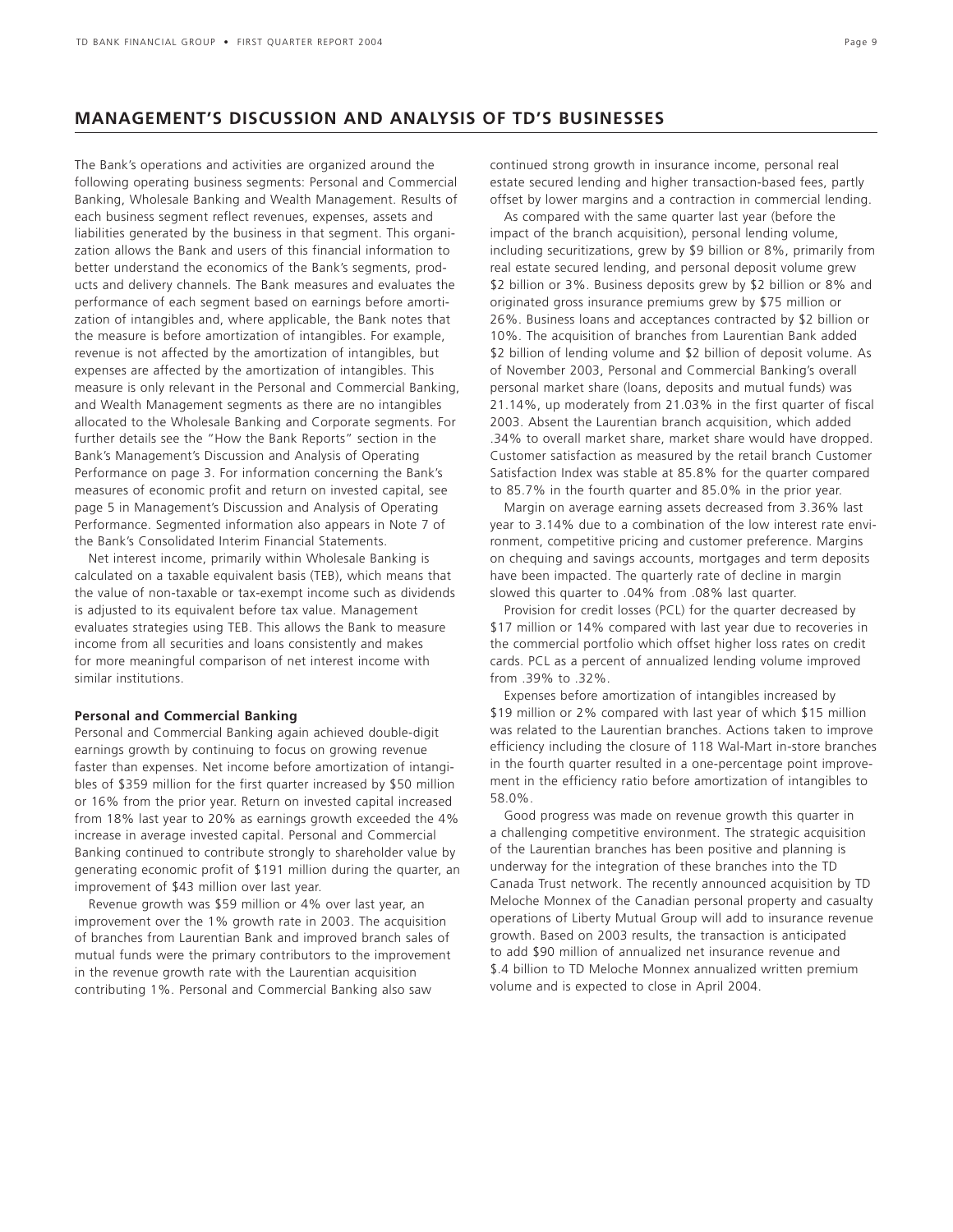### **Wholesale Banking**

The non-core lending portfolio was transferred to the Corporate segment from Wholesale Banking and the segment results have been restated to reflect this transfer. The rapid decline of the non-core lending portfolio over the last year, the non-operating nature of its earnings stream, and the pending run-off of the portfolio makes it more appropriate to report the non-core lending portfolio results within the Corporate segment.

Net income was \$181 million in the first quarter, an increase of \$24 million from net income of \$157 million last year. The return on invested capital for the quarter was 28% compared with 19% in the same quarter of last year. Economic profit for the quarter was \$94 million compared with \$47 million in the same quarter last year.

Wholesale Banking's revenues are derived primarily from corporate lending, capital markets and investing activities. Revenue for the quarter was \$620 million, compared with revenue of \$590 million in the same quarter of last year. Corporate lending revenue was lower compared with last year reflecting a significant reduction in lending assets. Revenue from the equity investment portfolios was higher compared with last year on higher net security gains. Capital markets revenues, which include advisory, underwriting, trading, facilitation and execution services were improved compared with last year. The most noticeable improvement was in trading. Strong equity markets led to improved underwriting, facilitation and trading revenues, while the debt capital markets businesses benefited from tightening credit spreads.

Provisions for credit losses were \$7 million in the quarter, an increase of \$5 million from \$2 million in the first quarter of 2003. Provisions for credit losses in the Wholesale Banking segment has been modified this quarter and restated on a retroactive basis, to include the cost of credit protection incurred in hedging the lending portfolio. There were no credit losses in Wholesale Banking since the fourth quarter of 2002. The provision for credit losses is attributed solely to costs of credit protection. Wholesale Banking currently holds \$2.8 billion in notional credit default swap protection. The cost included in the segment represents the amortized accrual cost of this protection. The change in market value of this protection, in excess of the accrual cost, is reported in the Corporate segment as discussed in Note 1 of the Consolidated Interim Financial Statements. The credit quality of the portfolio remains strong as all loans are performing.

Expenses were \$352 million compared with \$343 million last year. The increase compared with last year is a result of higher variable compensation related to stronger performance in the capital markets businesses. This is partially offset by lower operating expenses and the benefits of the restructuring of the U.S. equity options business in the second quarter of 2003.

This quarter represents a very strong quarter for Wholesale Banking. This very strong performance in Wholesale Banking may not continue for the remainder of the year. Wholesale Banking continues to focus on increasing domestic market share, growing the global products business, strategically allocating capital within the segment, and strengthening credit and market risk management.

### **Wealth Management**

Wealth Management's first quarter net income before amortization of intangibles was \$115 million, an improvement of \$77 million from the same quarter last year. The return on invested capital for the quarter was 16% compared with 4% for the same quarter last year. Economic profit for the quarter was \$29 million compared with a loss of \$65 million last year.

Total revenue increased \$101 million or 18% from prior year to \$675 million. The increase in revenue occurred due to overall increases in business volumes in Discount Brokerage, Investment Advice and Mutual Funds, offset in part by the impact of the higher Canadian dollar on U.S. results.

Expenses before amortization of intangibles were \$499 million in the first quarter, a decrease of \$6 million from the prior year. Increases in expenses due to higher volumes were more than offset by the benefits of the restructuring of TD Waterhouse International in the second quarter of 2003 and the impact of the stronger Canadian dollar on U.S. results. Due to the leverage inherent in our model and the cost cutting focus of 2003, the efficiency ratio improved 14 percentage points to 74.0%.

Assets under management of \$119 billion increased \$6 billion from October 31, 2003. Assets under administration totaled \$292 billion at the end of the first quarter, representing \$25 billion in growth from October 31, 2003.

Discount Brokerage trades per day for the quarter were 135,000, an increase of 44% from 94,000 a year ago. Subsequent to quarter end, discount brokerage trades have declined from January levels, but remain strong due to continued positive market activity.

### **Corporate**

As noted, the non-core lending portfolio was transferred to the Corporate segment from Wholesale Banking and the segment results have been restated to reflect this transfer.

During the current quarter, the Corporate segment reported net income of \$127 million. The results include income relating to a \$200 million sectoral allowance release in the non-core lending portfolio (\$130 million after-tax), as well as a tax recovery of \$17 million relating to future tax rate adjustments. This was partially offset by a loss relating to the impact of a new accounting guideline on hedging relationships, as well as costs associated with treasury activities and net unallocated revenues, expenses and taxes.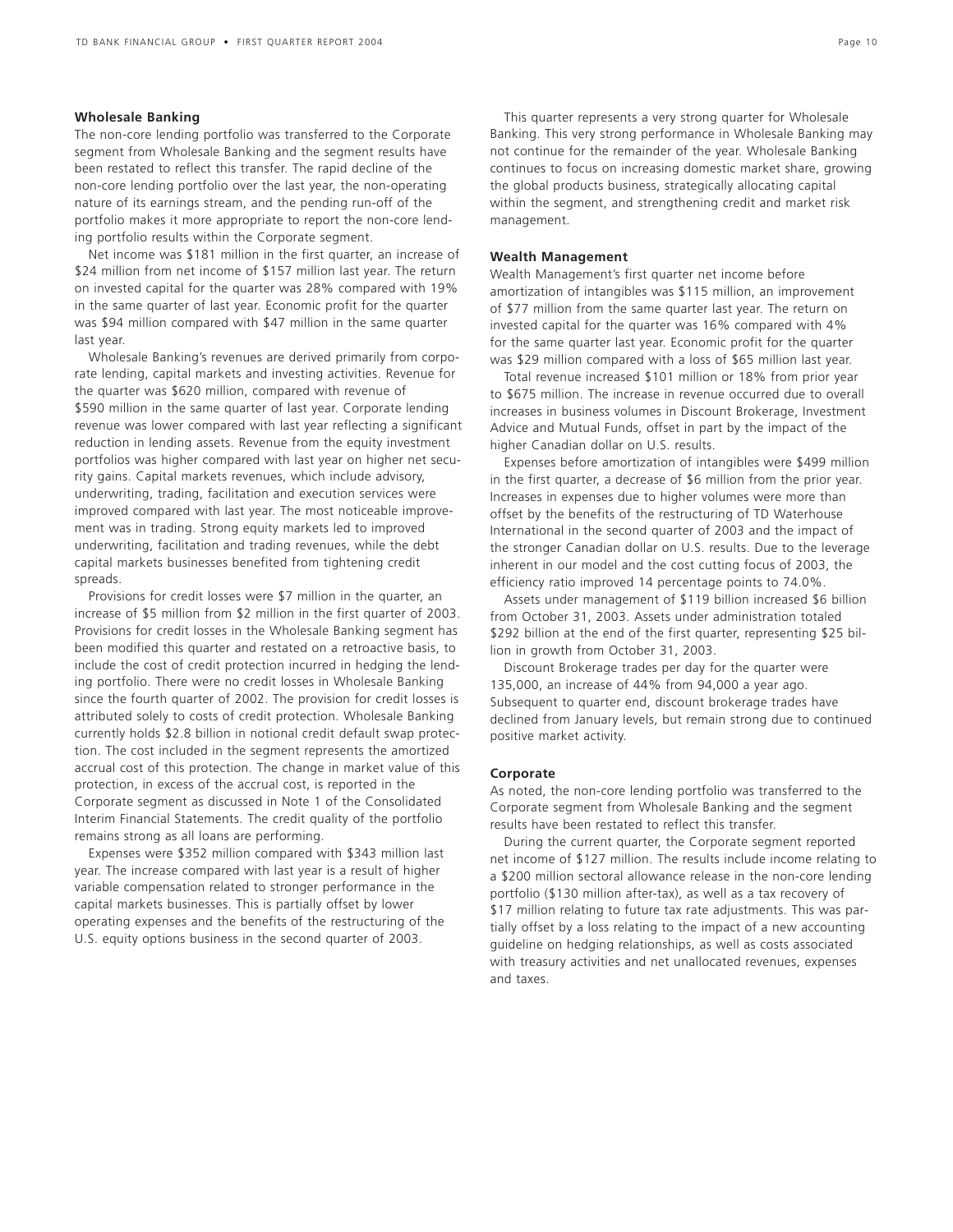### **CONSOLIDATED INTERIM STATEMENT OF OPERATIONS** (unaudited)

| <b>Jan. 31</b><br>Jan. 31<br>(millions of dollars)<br>2004<br>2003<br>Interest income<br>\$<br>1,763<br>\$<br>1,934<br>Loans<br>Securities<br>Dividends<br>189<br>153<br>773<br>696<br>Interest<br>Deposits with banks<br>120<br>46<br>2,845<br>2,829<br>Interest expense<br>990<br>Deposits<br>1,133<br>Subordinated notes and debentures<br>80<br>55<br>Other obligations<br>299<br>251<br>1,369<br>1,439<br>Net interest income<br>1,476<br>1,390<br>Provision for (reversal of) credit losses (Note 2)<br>(104)<br>112<br>1,278<br>Net interest income after credit loss provision<br>1,580<br>Other income<br>Investment and securities services<br>611<br>504<br>Credit fees<br>91<br>118<br>45<br>5<br>Net investment securities gains<br>27<br>130<br>Trading income<br>165<br>155<br>Service charges<br>Loan securitizations (Note 3)<br>111<br>47<br>Card services<br>49<br>66<br>Insurance, net of claims<br>111<br>92<br>Trust fees<br>17<br>17<br>Other<br>86<br>35<br>1,313<br>1,169<br>Net interest and other income<br>2,893<br>2,447<br>Non-interest expenses<br>Salaries and employee benefits<br>965<br>943<br>Occupancy including depreciation<br>147<br>152<br>Equipment including depreciation<br>120<br>167<br>Amortization of intangible assets<br>170<br>212<br>Other<br>545<br>461<br>1,925<br>1,957<br>Income before provision for income taxes<br>968<br>490<br><b>Provision for income taxes</b><br>342<br>120<br>370<br>626<br>Income before non-controlling interest in subsidiaries<br>Non-controlling interest in net income of subsidiaries<br>23<br>23<br>Net income<br>603<br>347<br>Preferred dividends<br>21<br>23<br>Net income applicable to common shares<br>\$<br>\$<br>582<br>324<br>Average number of common shares outstanding (millions)<br>645.6<br>654.8<br>Basic<br>Diluted<br>660.0<br>649.7<br>Earnings per common share<br>\$<br>\$<br>.89<br>.50<br>Basic<br>Diluted<br>.50<br>.88 | For the three months ended |  |  |  |  |  |
|-----------------------------------------------------------------------------------------------------------------------------------------------------------------------------------------------------------------------------------------------------------------------------------------------------------------------------------------------------------------------------------------------------------------------------------------------------------------------------------------------------------------------------------------------------------------------------------------------------------------------------------------------------------------------------------------------------------------------------------------------------------------------------------------------------------------------------------------------------------------------------------------------------------------------------------------------------------------------------------------------------------------------------------------------------------------------------------------------------------------------------------------------------------------------------------------------------------------------------------------------------------------------------------------------------------------------------------------------------------------------------------------------------------------------------------------------------------------------------------------------------------------------------------------------------------------------------------------------------------------------------------------------------------------------------------------------------------------------------------------------------------------------------------------------------------------------------------------------------------------------------------------------------------------------------------------|----------------------------|--|--|--|--|--|
|                                                                                                                                                                                                                                                                                                                                                                                                                                                                                                                                                                                                                                                                                                                                                                                                                                                                                                                                                                                                                                                                                                                                                                                                                                                                                                                                                                                                                                                                                                                                                                                                                                                                                                                                                                                                                                                                                                                                         |                            |  |  |  |  |  |
|                                                                                                                                                                                                                                                                                                                                                                                                                                                                                                                                                                                                                                                                                                                                                                                                                                                                                                                                                                                                                                                                                                                                                                                                                                                                                                                                                                                                                                                                                                                                                                                                                                                                                                                                                                                                                                                                                                                                         |                            |  |  |  |  |  |
|                                                                                                                                                                                                                                                                                                                                                                                                                                                                                                                                                                                                                                                                                                                                                                                                                                                                                                                                                                                                                                                                                                                                                                                                                                                                                                                                                                                                                                                                                                                                                                                                                                                                                                                                                                                                                                                                                                                                         |                            |  |  |  |  |  |
|                                                                                                                                                                                                                                                                                                                                                                                                                                                                                                                                                                                                                                                                                                                                                                                                                                                                                                                                                                                                                                                                                                                                                                                                                                                                                                                                                                                                                                                                                                                                                                                                                                                                                                                                                                                                                                                                                                                                         |                            |  |  |  |  |  |
|                                                                                                                                                                                                                                                                                                                                                                                                                                                                                                                                                                                                                                                                                                                                                                                                                                                                                                                                                                                                                                                                                                                                                                                                                                                                                                                                                                                                                                                                                                                                                                                                                                                                                                                                                                                                                                                                                                                                         |                            |  |  |  |  |  |
|                                                                                                                                                                                                                                                                                                                                                                                                                                                                                                                                                                                                                                                                                                                                                                                                                                                                                                                                                                                                                                                                                                                                                                                                                                                                                                                                                                                                                                                                                                                                                                                                                                                                                                                                                                                                                                                                                                                                         |                            |  |  |  |  |  |
|                                                                                                                                                                                                                                                                                                                                                                                                                                                                                                                                                                                                                                                                                                                                                                                                                                                                                                                                                                                                                                                                                                                                                                                                                                                                                                                                                                                                                                                                                                                                                                                                                                                                                                                                                                                                                                                                                                                                         |                            |  |  |  |  |  |
|                                                                                                                                                                                                                                                                                                                                                                                                                                                                                                                                                                                                                                                                                                                                                                                                                                                                                                                                                                                                                                                                                                                                                                                                                                                                                                                                                                                                                                                                                                                                                                                                                                                                                                                                                                                                                                                                                                                                         |                            |  |  |  |  |  |
|                                                                                                                                                                                                                                                                                                                                                                                                                                                                                                                                                                                                                                                                                                                                                                                                                                                                                                                                                                                                                                                                                                                                                                                                                                                                                                                                                                                                                                                                                                                                                                                                                                                                                                                                                                                                                                                                                                                                         |                            |  |  |  |  |  |
|                                                                                                                                                                                                                                                                                                                                                                                                                                                                                                                                                                                                                                                                                                                                                                                                                                                                                                                                                                                                                                                                                                                                                                                                                                                                                                                                                                                                                                                                                                                                                                                                                                                                                                                                                                                                                                                                                                                                         |                            |  |  |  |  |  |
|                                                                                                                                                                                                                                                                                                                                                                                                                                                                                                                                                                                                                                                                                                                                                                                                                                                                                                                                                                                                                                                                                                                                                                                                                                                                                                                                                                                                                                                                                                                                                                                                                                                                                                                                                                                                                                                                                                                                         |                            |  |  |  |  |  |
|                                                                                                                                                                                                                                                                                                                                                                                                                                                                                                                                                                                                                                                                                                                                                                                                                                                                                                                                                                                                                                                                                                                                                                                                                                                                                                                                                                                                                                                                                                                                                                                                                                                                                                                                                                                                                                                                                                                                         |                            |  |  |  |  |  |
|                                                                                                                                                                                                                                                                                                                                                                                                                                                                                                                                                                                                                                                                                                                                                                                                                                                                                                                                                                                                                                                                                                                                                                                                                                                                                                                                                                                                                                                                                                                                                                                                                                                                                                                                                                                                                                                                                                                                         |                            |  |  |  |  |  |
|                                                                                                                                                                                                                                                                                                                                                                                                                                                                                                                                                                                                                                                                                                                                                                                                                                                                                                                                                                                                                                                                                                                                                                                                                                                                                                                                                                                                                                                                                                                                                                                                                                                                                                                                                                                                                                                                                                                                         |                            |  |  |  |  |  |
|                                                                                                                                                                                                                                                                                                                                                                                                                                                                                                                                                                                                                                                                                                                                                                                                                                                                                                                                                                                                                                                                                                                                                                                                                                                                                                                                                                                                                                                                                                                                                                                                                                                                                                                                                                                                                                                                                                                                         |                            |  |  |  |  |  |
|                                                                                                                                                                                                                                                                                                                                                                                                                                                                                                                                                                                                                                                                                                                                                                                                                                                                                                                                                                                                                                                                                                                                                                                                                                                                                                                                                                                                                                                                                                                                                                                                                                                                                                                                                                                                                                                                                                                                         |                            |  |  |  |  |  |
|                                                                                                                                                                                                                                                                                                                                                                                                                                                                                                                                                                                                                                                                                                                                                                                                                                                                                                                                                                                                                                                                                                                                                                                                                                                                                                                                                                                                                                                                                                                                                                                                                                                                                                                                                                                                                                                                                                                                         |                            |  |  |  |  |  |
|                                                                                                                                                                                                                                                                                                                                                                                                                                                                                                                                                                                                                                                                                                                                                                                                                                                                                                                                                                                                                                                                                                                                                                                                                                                                                                                                                                                                                                                                                                                                                                                                                                                                                                                                                                                                                                                                                                                                         |                            |  |  |  |  |  |
|                                                                                                                                                                                                                                                                                                                                                                                                                                                                                                                                                                                                                                                                                                                                                                                                                                                                                                                                                                                                                                                                                                                                                                                                                                                                                                                                                                                                                                                                                                                                                                                                                                                                                                                                                                                                                                                                                                                                         |                            |  |  |  |  |  |
|                                                                                                                                                                                                                                                                                                                                                                                                                                                                                                                                                                                                                                                                                                                                                                                                                                                                                                                                                                                                                                                                                                                                                                                                                                                                                                                                                                                                                                                                                                                                                                                                                                                                                                                                                                                                                                                                                                                                         |                            |  |  |  |  |  |
|                                                                                                                                                                                                                                                                                                                                                                                                                                                                                                                                                                                                                                                                                                                                                                                                                                                                                                                                                                                                                                                                                                                                                                                                                                                                                                                                                                                                                                                                                                                                                                                                                                                                                                                                                                                                                                                                                                                                         |                            |  |  |  |  |  |
|                                                                                                                                                                                                                                                                                                                                                                                                                                                                                                                                                                                                                                                                                                                                                                                                                                                                                                                                                                                                                                                                                                                                                                                                                                                                                                                                                                                                                                                                                                                                                                                                                                                                                                                                                                                                                                                                                                                                         |                            |  |  |  |  |  |
|                                                                                                                                                                                                                                                                                                                                                                                                                                                                                                                                                                                                                                                                                                                                                                                                                                                                                                                                                                                                                                                                                                                                                                                                                                                                                                                                                                                                                                                                                                                                                                                                                                                                                                                                                                                                                                                                                                                                         |                            |  |  |  |  |  |
|                                                                                                                                                                                                                                                                                                                                                                                                                                                                                                                                                                                                                                                                                                                                                                                                                                                                                                                                                                                                                                                                                                                                                                                                                                                                                                                                                                                                                                                                                                                                                                                                                                                                                                                                                                                                                                                                                                                                         |                            |  |  |  |  |  |
|                                                                                                                                                                                                                                                                                                                                                                                                                                                                                                                                                                                                                                                                                                                                                                                                                                                                                                                                                                                                                                                                                                                                                                                                                                                                                                                                                                                                                                                                                                                                                                                                                                                                                                                                                                                                                                                                                                                                         |                            |  |  |  |  |  |
|                                                                                                                                                                                                                                                                                                                                                                                                                                                                                                                                                                                                                                                                                                                                                                                                                                                                                                                                                                                                                                                                                                                                                                                                                                                                                                                                                                                                                                                                                                                                                                                                                                                                                                                                                                                                                                                                                                                                         |                            |  |  |  |  |  |
|                                                                                                                                                                                                                                                                                                                                                                                                                                                                                                                                                                                                                                                                                                                                                                                                                                                                                                                                                                                                                                                                                                                                                                                                                                                                                                                                                                                                                                                                                                                                                                                                                                                                                                                                                                                                                                                                                                                                         |                            |  |  |  |  |  |
|                                                                                                                                                                                                                                                                                                                                                                                                                                                                                                                                                                                                                                                                                                                                                                                                                                                                                                                                                                                                                                                                                                                                                                                                                                                                                                                                                                                                                                                                                                                                                                                                                                                                                                                                                                                                                                                                                                                                         |                            |  |  |  |  |  |
|                                                                                                                                                                                                                                                                                                                                                                                                                                                                                                                                                                                                                                                                                                                                                                                                                                                                                                                                                                                                                                                                                                                                                                                                                                                                                                                                                                                                                                                                                                                                                                                                                                                                                                                                                                                                                                                                                                                                         |                            |  |  |  |  |  |
|                                                                                                                                                                                                                                                                                                                                                                                                                                                                                                                                                                                                                                                                                                                                                                                                                                                                                                                                                                                                                                                                                                                                                                                                                                                                                                                                                                                                                                                                                                                                                                                                                                                                                                                                                                                                                                                                                                                                         |                            |  |  |  |  |  |
|                                                                                                                                                                                                                                                                                                                                                                                                                                                                                                                                                                                                                                                                                                                                                                                                                                                                                                                                                                                                                                                                                                                                                                                                                                                                                                                                                                                                                                                                                                                                                                                                                                                                                                                                                                                                                                                                                                                                         |                            |  |  |  |  |  |
|                                                                                                                                                                                                                                                                                                                                                                                                                                                                                                                                                                                                                                                                                                                                                                                                                                                                                                                                                                                                                                                                                                                                                                                                                                                                                                                                                                                                                                                                                                                                                                                                                                                                                                                                                                                                                                                                                                                                         |                            |  |  |  |  |  |
|                                                                                                                                                                                                                                                                                                                                                                                                                                                                                                                                                                                                                                                                                                                                                                                                                                                                                                                                                                                                                                                                                                                                                                                                                                                                                                                                                                                                                                                                                                                                                                                                                                                                                                                                                                                                                                                                                                                                         |                            |  |  |  |  |  |
|                                                                                                                                                                                                                                                                                                                                                                                                                                                                                                                                                                                                                                                                                                                                                                                                                                                                                                                                                                                                                                                                                                                                                                                                                                                                                                                                                                                                                                                                                                                                                                                                                                                                                                                                                                                                                                                                                                                                         |                            |  |  |  |  |  |
|                                                                                                                                                                                                                                                                                                                                                                                                                                                                                                                                                                                                                                                                                                                                                                                                                                                                                                                                                                                                                                                                                                                                                                                                                                                                                                                                                                                                                                                                                                                                                                                                                                                                                                                                                                                                                                                                                                                                         |                            |  |  |  |  |  |
|                                                                                                                                                                                                                                                                                                                                                                                                                                                                                                                                                                                                                                                                                                                                                                                                                                                                                                                                                                                                                                                                                                                                                                                                                                                                                                                                                                                                                                                                                                                                                                                                                                                                                                                                                                                                                                                                                                                                         |                            |  |  |  |  |  |
|                                                                                                                                                                                                                                                                                                                                                                                                                                                                                                                                                                                                                                                                                                                                                                                                                                                                                                                                                                                                                                                                                                                                                                                                                                                                                                                                                                                                                                                                                                                                                                                                                                                                                                                                                                                                                                                                                                                                         |                            |  |  |  |  |  |
|                                                                                                                                                                                                                                                                                                                                                                                                                                                                                                                                                                                                                                                                                                                                                                                                                                                                                                                                                                                                                                                                                                                                                                                                                                                                                                                                                                                                                                                                                                                                                                                                                                                                                                                                                                                                                                                                                                                                         |                            |  |  |  |  |  |
|                                                                                                                                                                                                                                                                                                                                                                                                                                                                                                                                                                                                                                                                                                                                                                                                                                                                                                                                                                                                                                                                                                                                                                                                                                                                                                                                                                                                                                                                                                                                                                                                                                                                                                                                                                                                                                                                                                                                         |                            |  |  |  |  |  |
|                                                                                                                                                                                                                                                                                                                                                                                                                                                                                                                                                                                                                                                                                                                                                                                                                                                                                                                                                                                                                                                                                                                                                                                                                                                                                                                                                                                                                                                                                                                                                                                                                                                                                                                                                                                                                                                                                                                                         |                            |  |  |  |  |  |
|                                                                                                                                                                                                                                                                                                                                                                                                                                                                                                                                                                                                                                                                                                                                                                                                                                                                                                                                                                                                                                                                                                                                                                                                                                                                                                                                                                                                                                                                                                                                                                                                                                                                                                                                                                                                                                                                                                                                         |                            |  |  |  |  |  |
|                                                                                                                                                                                                                                                                                                                                                                                                                                                                                                                                                                                                                                                                                                                                                                                                                                                                                                                                                                                                                                                                                                                                                                                                                                                                                                                                                                                                                                                                                                                                                                                                                                                                                                                                                                                                                                                                                                                                         |                            |  |  |  |  |  |
|                                                                                                                                                                                                                                                                                                                                                                                                                                                                                                                                                                                                                                                                                                                                                                                                                                                                                                                                                                                                                                                                                                                                                                                                                                                                                                                                                                                                                                                                                                                                                                                                                                                                                                                                                                                                                                                                                                                                         |                            |  |  |  |  |  |
|                                                                                                                                                                                                                                                                                                                                                                                                                                                                                                                                                                                                                                                                                                                                                                                                                                                                                                                                                                                                                                                                                                                                                                                                                                                                                                                                                                                                                                                                                                                                                                                                                                                                                                                                                                                                                                                                                                                                         |                            |  |  |  |  |  |
|                                                                                                                                                                                                                                                                                                                                                                                                                                                                                                                                                                                                                                                                                                                                                                                                                                                                                                                                                                                                                                                                                                                                                                                                                                                                                                                                                                                                                                                                                                                                                                                                                                                                                                                                                                                                                                                                                                                                         |                            |  |  |  |  |  |
|                                                                                                                                                                                                                                                                                                                                                                                                                                                                                                                                                                                                                                                                                                                                                                                                                                                                                                                                                                                                                                                                                                                                                                                                                                                                                                                                                                                                                                                                                                                                                                                                                                                                                                                                                                                                                                                                                                                                         |                            |  |  |  |  |  |
|                                                                                                                                                                                                                                                                                                                                                                                                                                                                                                                                                                                                                                                                                                                                                                                                                                                                                                                                                                                                                                                                                                                                                                                                                                                                                                                                                                                                                                                                                                                                                                                                                                                                                                                                                                                                                                                                                                                                         |                            |  |  |  |  |  |

Certain comparative amounts have been reclassified to conform with current year presentation.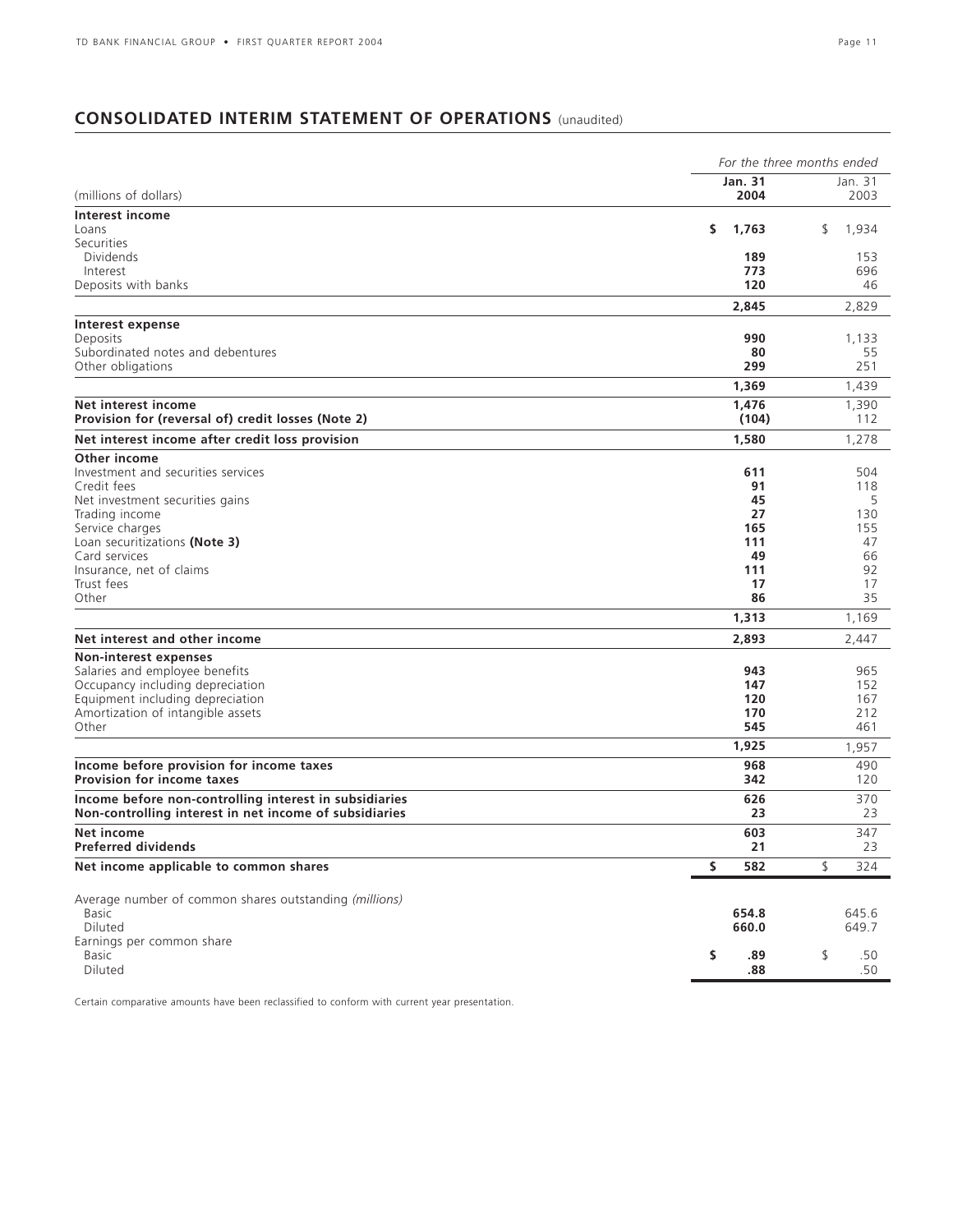### **CONSOLIDATED INTERIM BALANCE SHEET** (unaudited)

|                                                                                                                   |                  | As at            |
|-------------------------------------------------------------------------------------------------------------------|------------------|------------------|
|                                                                                                                   | <b>Jan. 31</b>   | Oct. 31          |
| (millions of dollars)                                                                                             | 2004             | 2003             |
| <b>Assets</b>                                                                                                     |                  |                  |
| Cash resources<br>Cash and non-interest-bearing deposits with other banks                                         | \$<br>1,769      | \$<br>1,468      |
| Interest-bearing deposits with other banks                                                                        | 6,296            | 6,251            |
|                                                                                                                   | 8,065            | 7,719            |
| Securities purchased under resale agreements                                                                      | 27,842           | 17,475           |
| <b>Securities</b>                                                                                                 |                  |                  |
| Investment                                                                                                        | 31,450           | 24,775           |
| Trading                                                                                                           | 71,713           | 54,890           |
|                                                                                                                   | 103,163          | 79,665           |
| Loans                                                                                                             |                  |                  |
| Residential mortgages                                                                                             | 52,885           | 52,566           |
| Consumer instalment and other personal<br>Business and government                                                 | 45,696<br>23,154 | 43,185<br>24,319 |
|                                                                                                                   |                  |                  |
| Allowance for credit losses (Note 2)                                                                              | 121,735          | 120,070          |
| Loans (net of allowance for credit losses)                                                                        | (1,750)          | (2,012)          |
|                                                                                                                   | 119,985          | 118,058          |
| Other<br>Customers' liability under acceptances                                                                   | 5,886            | 6,645            |
| Trading derivatives' market revaluation                                                                           | 32,659           | 28,451           |
| Intangible assets                                                                                                 | 2,570            | 2,737            |
| Goodwill                                                                                                          | 2,272            | 2,263            |
| Land, buildings and equipment                                                                                     | 1,360            | 1,417            |
| Other assets                                                                                                      | 12,434           | 9,102            |
|                                                                                                                   | 57,181           | 50,615           |
| <b>Total assets</b>                                                                                               | \$316,236        | \$273,532        |
| Liabilities                                                                                                       |                  |                  |
| <b>Deposits</b>                                                                                                   |                  |                  |
| Personal                                                                                                          | \$106,774        | \$105,996        |
| <b>Banks</b>                                                                                                      | 18,185           | 11,958           |
| Business and government                                                                                           | 80,656           | 64,926           |
|                                                                                                                   | 205,615          | 182,880          |
| Other                                                                                                             |                  |                  |
| Acceptances<br>Obligations related to securities sold short                                                       | 5,886<br>20,070  | 6,645<br>15,346  |
| Obligations related to securities sold under repurchase agreements                                                | 16,825           | 7,845            |
| Trading derivatives' market revaluation                                                                           | 31,783           | 28,000           |
| Other liabilities                                                                                                 | 15,575           | 12,568           |
|                                                                                                                   | 90,139           | 70,404           |
| Subordinated notes and debentures (Note 4)                                                                        | 5,696            | 5,887            |
| Non-controlling interest in subsidiaries                                                                          | 1,250            | 1,250            |
| Shareholders' equity                                                                                              |                  |                  |
| Capital stock (Note 5)                                                                                            |                  |                  |
| Preferred                                                                                                         | 1,522            | 1,535            |
| Common (millions of shares issued and outstanding 657.6 in Q1, 2004 and 656.3 in Q4, 2003)<br>Contributed surplus | 3,192<br>12      | 3,179            |
| Foreign currency translation adjustments                                                                          | (57)             | (130)            |
| Retained earnings                                                                                                 | 8,867            | 8,518            |
|                                                                                                                   | 13,536           | 13,111           |
| Total liabilities and shareholders' equity                                                                        | \$316,236        | \$273,532        |

Certain comparative amounts have been reclassified to conform with current year presentation.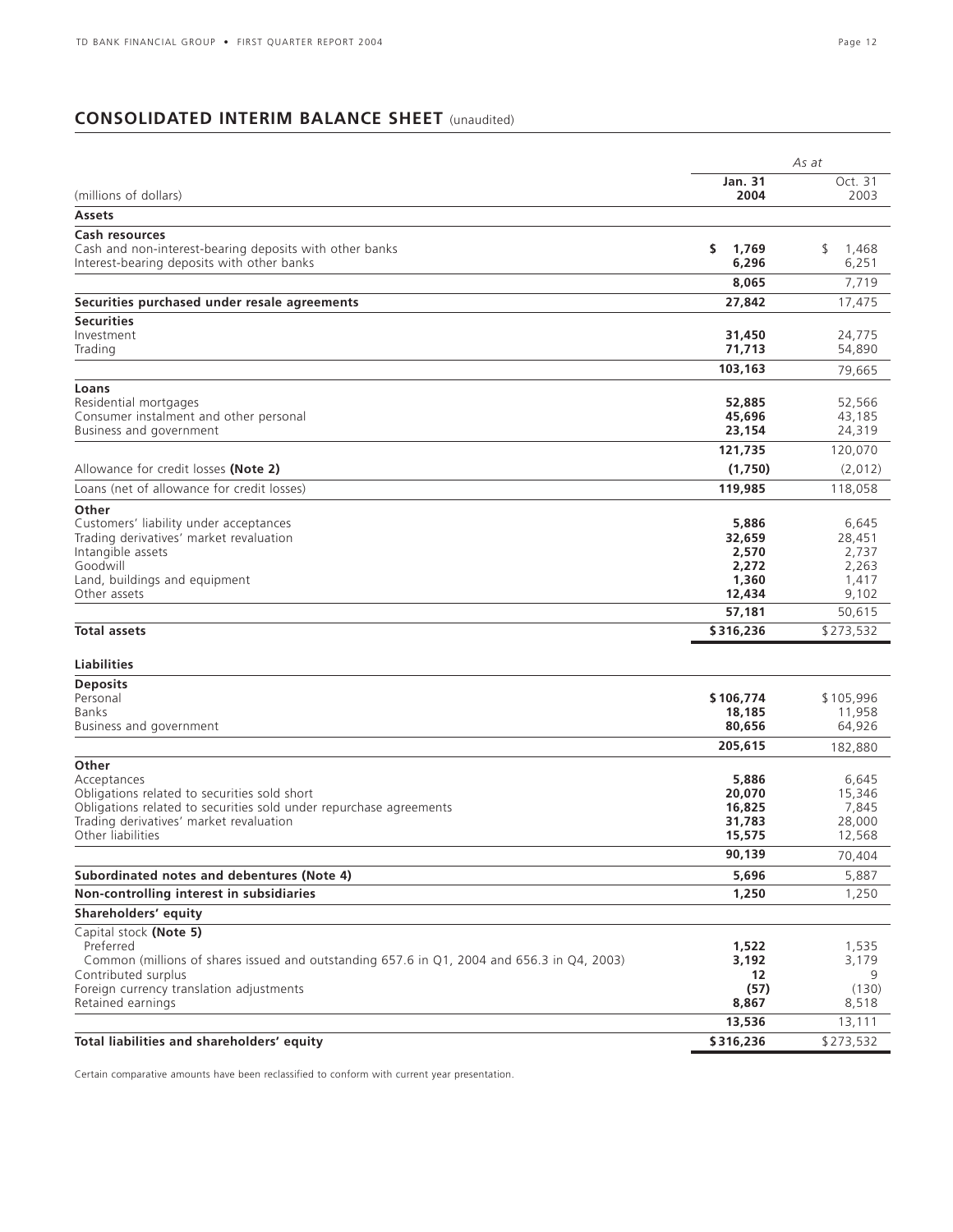### **CONSOLIDATED INTERIM STATEMENT OF CASH FLOWS** (unaudited)

|                                                                                                                          |                        | For the three months ended |  |  |  |  |
|--------------------------------------------------------------------------------------------------------------------------|------------------------|----------------------------|--|--|--|--|
| (millions of dollars)                                                                                                    | <b>Jan. 31</b><br>2004 | Jan. 31<br>2003            |  |  |  |  |
|                                                                                                                          |                        |                            |  |  |  |  |
| Cash flows from (used in) operating activities<br>Net income                                                             | Ŝ.<br>603              | \$<br>347                  |  |  |  |  |
| Adjustments to determine net cash flows                                                                                  |                        |                            |  |  |  |  |
| Provision for (reversal of) credit losses                                                                                | (104)                  | 112                        |  |  |  |  |
| Depreciation                                                                                                             | 68                     | 74                         |  |  |  |  |
| Amortization of intangible assets                                                                                        | 170                    | 212                        |  |  |  |  |
| Stock option expense<br>Net investment securities (gains) losses                                                         | 3<br>(45)              | 2<br>(5)                   |  |  |  |  |
| Changes in operating assets and liabilities                                                                              |                        |                            |  |  |  |  |
| Future income taxes                                                                                                      | (23)                   | (121)                      |  |  |  |  |
| Current income taxes payable                                                                                             | (540)                  | 238                        |  |  |  |  |
| Interest receivable and payable                                                                                          | 125                    | 294                        |  |  |  |  |
| Trading securities<br>Unrealized gains and amounts receivable on derivatives contracts                                   | (16, 823)<br>(4,208)   | (11, 445)<br>(4, 592)      |  |  |  |  |
| Unrealized losses and amounts payable on derivatives contracts                                                           | 3,783                  | 7,436                      |  |  |  |  |
| Other                                                                                                                    | 146                    | (1,905)                    |  |  |  |  |
| Net cash from (used in) operating activities                                                                             | (16, 845)              | (9,353)                    |  |  |  |  |
| Cash flows from (used in) financing activities                                                                           |                        |                            |  |  |  |  |
| Deposits                                                                                                                 | 22,735                 | 17,048                     |  |  |  |  |
| Securities sold under repurchase agreements                                                                              | 8,980                  | 5,808                      |  |  |  |  |
| Securities sold short                                                                                                    | 4,724                  | 3,205                      |  |  |  |  |
| Issuance of subordinated notes and debentures                                                                            |                        | 2                          |  |  |  |  |
| Repayment of subordinated notes and debentures<br>Subordinated notes and debentures (acquired)/sold for trading purposes | (148)<br>(43)          | (27)                       |  |  |  |  |
| Common shares issued on exercise of options                                                                              | 35                     | 8                          |  |  |  |  |
| Common shares issued as a result of dividend reinvestment plan                                                           | 76                     | 63                         |  |  |  |  |
| Common shares (acquired)/sold for trading purposes                                                                       | (98)                   |                            |  |  |  |  |
| Preferred shares (acquired)/sold for trading purposes                                                                    | (13)                   |                            |  |  |  |  |
| Dividends paid on - preferred shares<br>- common shares                                                                  | (21)                   | (23)                       |  |  |  |  |
|                                                                                                                          | (209)                  | (181)                      |  |  |  |  |
| Net cash from (used in) financing activities                                                                             | 36,018                 | 25,903                     |  |  |  |  |
| Cash flows from (used in) investing activities                                                                           |                        |                            |  |  |  |  |
| Interest-bearing deposits<br>Activity in investment securities                                                           | (45)                   | (2,808)                    |  |  |  |  |
| Purchases                                                                                                                | (10, 036)              | (7, 267)                   |  |  |  |  |
| Proceeds from maturities                                                                                                 | 691                    | 1,918                      |  |  |  |  |
| Proceeds from sales                                                                                                      | 2,715                  | 4,591                      |  |  |  |  |
| Activity from lending activities                                                                                         |                        |                            |  |  |  |  |
| Origination and acquisitions<br>Proceeds from maturities                                                                 | (33, 334)              | (38, 443)                  |  |  |  |  |
| Proceeds from sales                                                                                                      | 29,396<br>1,220        | 37,088<br>93               |  |  |  |  |
| Proceeds from loan securitizations                                                                                       | 895                    | 1,329                      |  |  |  |  |
| Land, buildings and equipment                                                                                            | (11)                   | 27                         |  |  |  |  |
| Securities purchased under resale agreements                                                                             | (10, 367)              | (13, 387)                  |  |  |  |  |
| Net cash from (used in) investing activities                                                                             | (18, 876)              | (16, 859)                  |  |  |  |  |
| Effect of exchange rate changes on cash and cash equivalents                                                             | 4                      | (20)                       |  |  |  |  |
| Net changes in cash and cash equivalents                                                                                 | 301                    | (329)                      |  |  |  |  |
| Cash and cash equivalents at beginning of period                                                                         | 1,468                  | 1,902                      |  |  |  |  |
| Cash and cash equivalents at end of period represented<br>by cash and non-interest-bearing deposits with other banks     | 1,769<br>s             | \$<br>1,573                |  |  |  |  |
| Supplementary disclosure of cash flow information                                                                        |                        |                            |  |  |  |  |
| Amount of interest paid during the period                                                                                | 1,299<br>\$            | \$<br>1,546                |  |  |  |  |
| Amount of income taxes paid (recovered) during the period                                                                | 824                    | (34)                       |  |  |  |  |
| Dividends per common share                                                                                               | \$<br>.32              | \$<br>.28                  |  |  |  |  |

Certain comparative amounts have been reclassified to conform with current year presentation.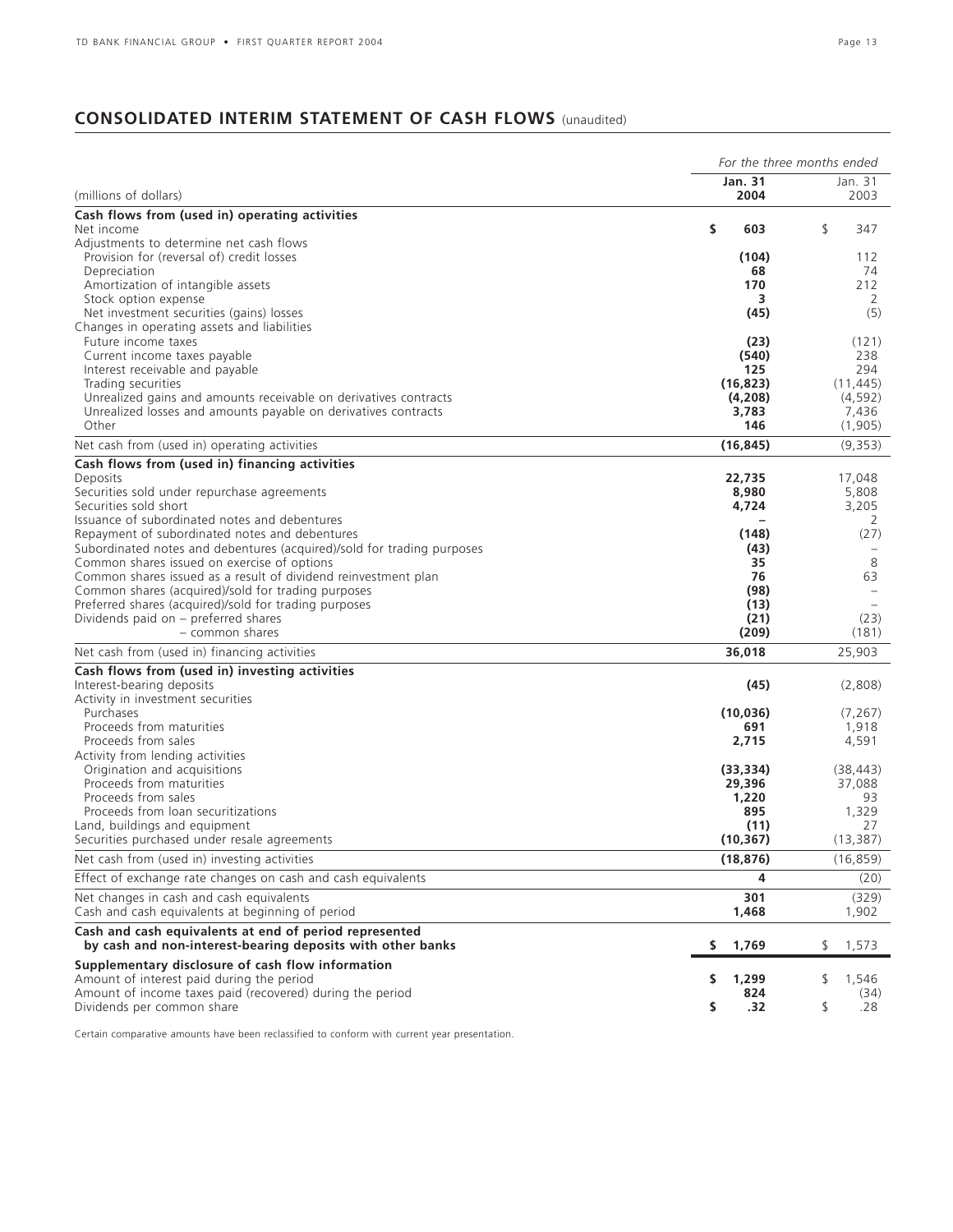### **CONSOLIDATED INTERIM STATEMENT OF CHANGES IN SHAREHOLDERS' EQUITY** (unaudited)

|                                                                                                                                                                                                                                                                         | For the three months ended            |                               |  |  |  |  |
|-------------------------------------------------------------------------------------------------------------------------------------------------------------------------------------------------------------------------------------------------------------------------|---------------------------------------|-------------------------------|--|--|--|--|
| (millions of dollars)                                                                                                                                                                                                                                                   | Jan. 31<br>2004                       | Jan. 31<br>2003               |  |  |  |  |
| <b>Preferred shares</b><br>Balance at beginning of period<br>Translation adjustment on shares issued in a foreign currency<br>Impact of shares acquired/sold for trading purposes (Note 1 (c))                                                                          | s.<br>1,535<br>(13)                   | \$.<br>1.485<br>(8)           |  |  |  |  |
| Balance at end of period                                                                                                                                                                                                                                                | 1,522                                 | 1,477                         |  |  |  |  |
| <b>Common shares</b><br>Balance at beginning of period<br>Proceeds from shares issued on exercise of options<br>Proceeds from shares issued as a result of dividend reinvestment plan<br>Impact of shares acquired/sold for trading purposes (Note 1 (c))               | 3,179<br>35<br>76<br>(98)             | 2,846<br>8<br>63              |  |  |  |  |
| Balance at end of period                                                                                                                                                                                                                                                | 3,192                                 | 2,917                         |  |  |  |  |
| <b>Contributed surplus</b><br>Balance at beginning of period<br>Stock option expense                                                                                                                                                                                    | 9<br>3                                | 2                             |  |  |  |  |
| Balance at end of period                                                                                                                                                                                                                                                | 12                                    | 2                             |  |  |  |  |
| Foreign currency translation adjustments<br>Balance at beginning of period<br>Foreign exchange gains (losses) from investments in subsidiaries<br>and other items<br>Foreign exchange gains (losses) from hedging activities<br>(Provision for) benefit of income taxes | (130)<br>169<br>(151)<br>55           | 418<br>(184)<br>180<br>(44)   |  |  |  |  |
| Balance at end of period                                                                                                                                                                                                                                                | (57)                                  | 370                           |  |  |  |  |
| <b>Retained earnings</b><br>Balance at beginning of period<br>Net income<br>Preferred dividends<br>Common dividends<br>Termination of equity based compensation plan                                                                                                    | 8,518<br>603<br>(21)<br>(209)<br>(24) | 8,292<br>347<br>(23)<br>(181) |  |  |  |  |
| Balance at end of period                                                                                                                                                                                                                                                | 8,867                                 | 8,435                         |  |  |  |  |
| <b>Total common equity</b>                                                                                                                                                                                                                                              | 12,014                                | 11,724                        |  |  |  |  |
| Total shareholders' equity                                                                                                                                                                                                                                              | \$13,536                              | \$13,201                      |  |  |  |  |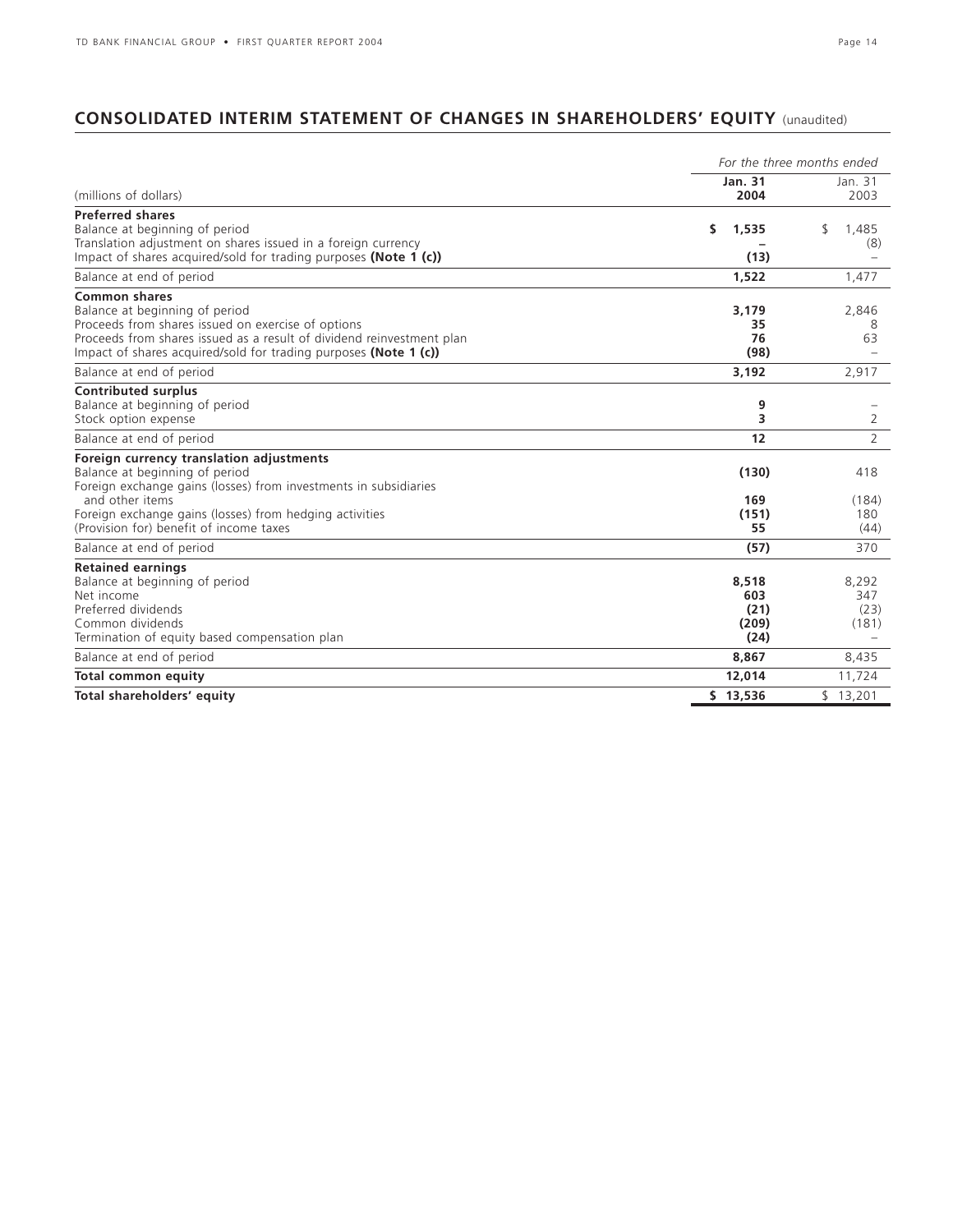### **NOTES TO CONSOLIDATED INTERIM FINANCIAL STATEMENTS** (unaudited)

*These Consolidated Interim Financial Statements should be read in conjunction with the Bank's Consolidated Financial Statements for the year ended October 31, 2003. The Consolidated Interim Financial Statements have been prepared in accordance with Canadian generally accepted accounting principles and follow the same accounting policies and methods of application as the Bank's Consolidated Financial Statements for the year ended October 31, 2003 except as discussed in Note 1. The Consolidated Interim Financial Statements include all adjustments which are, in the opinion of management, necessary to a fair presentation of the results for the periods presented.*

#### **Note 1:** Changes in accounting policy

### **(a) Hedging relationships**

As of November 1, 2003, the Bank adopted the Canadian Institute of Chartered Accountants (CICA) accounting guideline on hedging relationships. This guideline sets out the criteria that must be met in order to apply hedge accounting for derivatives and is based on many of the principles outlined in the U.S. standard relating to derivative instruments and hedging activities. Specifically, the guideline provides detailed guidance on the identification, designation, documentation and effectiveness of hedging relationships, for purposes of applying hedge accounting, and the discontinuance of hedge accounting.

The Bank's non-trading derivatives that have been designated in a hedging relationship have been considered effective under the guideline. However, ineffective hedging relationships and hedges not designated in a hedging relationship have been carried at fair value and will result in earnings volatility. The earnings impact of derivatives not qualifying for hedge accounting was a \$13 million after-tax loss in the first quarter 2004.

As a result of implementing the guideline, the Bank's credit default swap portfolio with a November 1, 2003 notional value of \$4 billion no longer qualifies for hedge accounting and has been carried at fair value. The resulting transitional loss of \$32 million has been deferred and will be recognized in income in the same period as the corresponding gains, losses, revenues or expenses associated with the original hedged item.

Also, as of November 1, 2003, the Bank changed its accounting policy for interest rate commitments to account for them at fair value. The corresponding hedges of the interest rate commitments are also carried at fair value. The upfront commitment cost, net of pay offs, is deferred and amortized over the life of the underlying mortgage. The Bank does not expect any earnings volatility to result from this change in accounting policy.

### **(b) Equity-linked deposit contracts**

As of November 1, 2003, the Bank prospectively adopted a new CICA accounting guideline on equity-linked deposit contracts. The guideline pertains to certain of the Bank's deposit obligations that vary according to the performance of certain equity levels or indices, may be subject to a guaranteed minimum redemption amount and have an embedded derivative. As a result, the Bank accounts for the embedded derivative of such variable obligations at fair value with changes in fair value reflected in income as they arise. A transition adjustment of \$103 million was completely offset by the recognition of the fair value of derivatives used to hedge the derivative embedded in the equity-linked deposit contract. The Bank does not expect any future earnings volatility to result from this change in accounting policy as the embedded derivatives are effectively hedged.

### **(c) Generally accepted accounting principles**

As of November 1, 2003, the Bank prospectively adopted a new CICA accounting standard on generally accepted accounting principles. The new accounting standard establishes standards for financial reporting and describes what constitutes Canadian generally accepted accounting principles and its sources. The standard also provides guidance on sources to consult when selecting accounting policies and determining appropriate disclosures, when a matter is not dealt with explicitly in the primary sources of generally accepted accounting principles. The new accounting standard resulted in shares of the Bank held as economic hedges in the Bank's trading portfolio being reclassified from trading assets to a deduction from common equity. As of January 31, 2004, the Bank deducted \$111 million from equity related to shares of the Bank held by Wholesale Banking. The effect of this change is not material to the Consolidated Interim Statement of Operations.

### **(d) Impairment of long-lived assets**

As of November 1, 2003, the Bank prospectively adopted the CICA accounting standard on impairment of long-lived assets. The new standard requires that impairment of long-lived assets be measured as the amount by which the asset's carrying value exceeds fair value. There was no impairment of the Bank's long-lived assets under the new standard.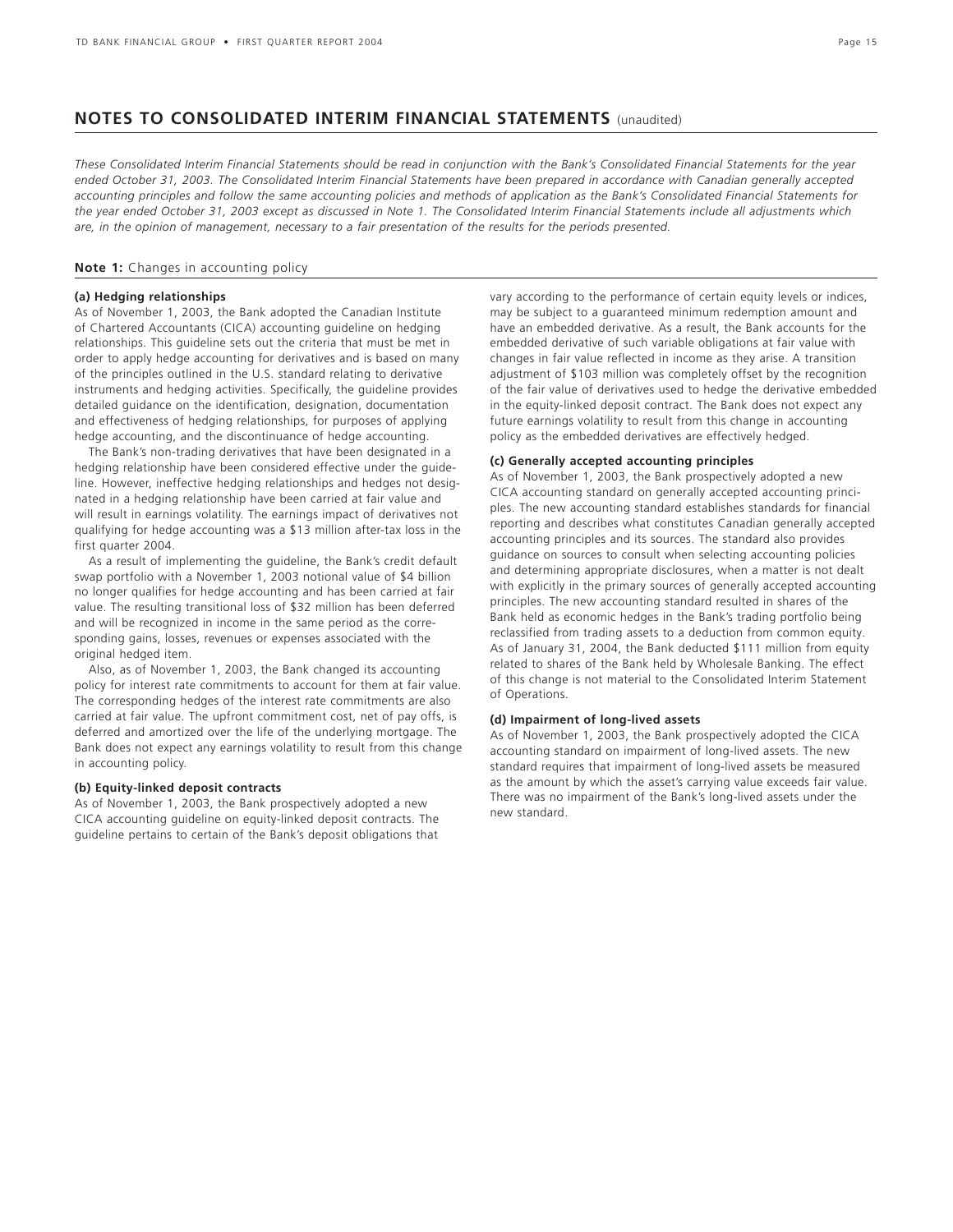#### **Note 2:** Allowance for credit losses

The Bank's allowance for credit losses at January 31, 2004 and January 31, 2003 is shown in the table below.

|                                                                                                          |   |                              |   |                      |   |                          | Jan. 31 2004 |                       |                      |                          | Jan. 31 2003 |  |
|----------------------------------------------------------------------------------------------------------|---|------------------------------|---|----------------------|---|--------------------------|--------------|-----------------------|----------------------|--------------------------|--------------|--|
| (millions of dollars)                                                                                    |   | <b>Specific</b><br>allowance |   | General<br>allowance |   | Sectoral<br>allowance    | Total        | Specific<br>allowance | General<br>allowance | Sectoral<br>allowance    | Total        |  |
| Balance at beginning of year<br>Provision for (reversal of) credit losses<br>charged to the Consolidated | s | 487                          | s | 984                  | s | 541                      | \$2,012      | \$1,074               | \$1,141              | \$1,285                  | \$3,500      |  |
| Interim Statement of Operations                                                                          |   | 96                           |   |                      |   | (200)                    | (104)        | 112                   |                      |                          | 112          |  |
| Transfer from sectoral to specific                                                                       |   | 64                           |   |                      |   | (64)                     |              | 236                   |                      | (236)                    |              |  |
| Write-offs <sup>1</sup>                                                                                  |   | (232)                        |   |                      |   | $\overline{\phantom{0}}$ | (232)        | (165)                 |                      | $\overline{\phantom{a}}$ | (165)        |  |
| Recoveries<br>Other, including foreign                                                                   |   | 26                           |   |                      |   | 32                       | 58           | 27                    |                      |                          | 27           |  |
| exchange rate changes                                                                                    |   | 9                            |   |                      |   |                          | 16           | (13)                  |                      | (17)                     | (30)         |  |
| Allowance for credit<br>losses at end of period                                                          |   | 450                          |   | 984                  | S | 316                      | \$1.750      | \$1,271               | \$1,141              | \$1,032                  | \$3,444      |  |

<sup>1</sup> For the three months ended January 31, 2004, there were no write-offs

related to restructured loans (Q1, 2003 – \$22 million).

#### **Note 3:** Loan securitizations

During the first quarter 2004, the Bank securitized government guaranteed residential mortgage loans through the creation of mortgagebacked securities of \$1,042 million (Q1, 2003 – \$1,600 million). The Bank retained the rights to future excess interest on the residential mortgages valued at \$26 million (Q1, 2003 – \$33 million) and received cash flows on interests retained of \$35 million (Q1, 2003 – \$18 million). The gain on sale, net of transaction fees and expenses and before the effects of hedges on the assets sold, was \$4 million (Q1, 2003 – \$12 million). The Bank retained the responsibility for servicing the mortgages. The key assumptions used to value the sold and retained interests included a prepayment rate of 20.0% (Q1, 2003 – 20.0%), an excess spread of 1.2% (Q1, 2003 – .7%) and a discount rate of  $7.3\%$  (Q1, 2003 –  $6.2\%$ ). There are no expected credit losses as the mortgages are government guaranteed.

During the quarter, the Bank also securitized \$1,500 million in credit card receivables and retained the rights to future excess interest on the receivables valued at \$27 million. The gain on sale, net of transaction fees and expenses was \$25 million. The Bank retained the responsibility for servicing the credit card receivables. The key assumptions used to value the sold and retained interests included a monthly prepayment rate of 39.4%, a discount rate of 4.4% and expected credit losses of 3.0%.

In addition, during the first quarter 2004, the Bank securitized commercial mortgages of \$318 million (Q1, 2003 – \$577 million). The Bank retained the rights to future excess interest, subordinated tranches and a cash reserve account of \$1 million (Q1, 2003 – \$6 million) on \$42 million (Q1, 2003 – \$310 million) of securitized commerical mortgages. The key assumptions used to value these retained interests included a prepayment rate of 5.0% (Q1, 2003 – 5.0%), a discount rate of 4.9% (Q1, 2003 – 4.6%) and expected credit losses of .06% (Q1, 2003 – .06%). The Bank retained the responsibility for servicing the \$42 million (Q1, 2003 – \$310 million) of commercial mortgages securitized to which it holds a retained interest. The gain on sale related to all commercial mortgages securitized, net of transaction fees and expenses and before the effect of hedges on the assets sold was \$11 million (Q1, 2003 – \$11 million).

During the first quarter 2004, there were maturities of previously securitized loans and receivables of \$1,965 million (Q1, 2003 – \$848 million). As a result, the net proceeds from loan securitizations were \$895 million (Q1, 2003 – \$1,329 million).

### **Note 4:** Subordinated notes and debentures

On December 15, 2003, the Bank repaid \$150 million of 8.0% subordinated debentures that matured.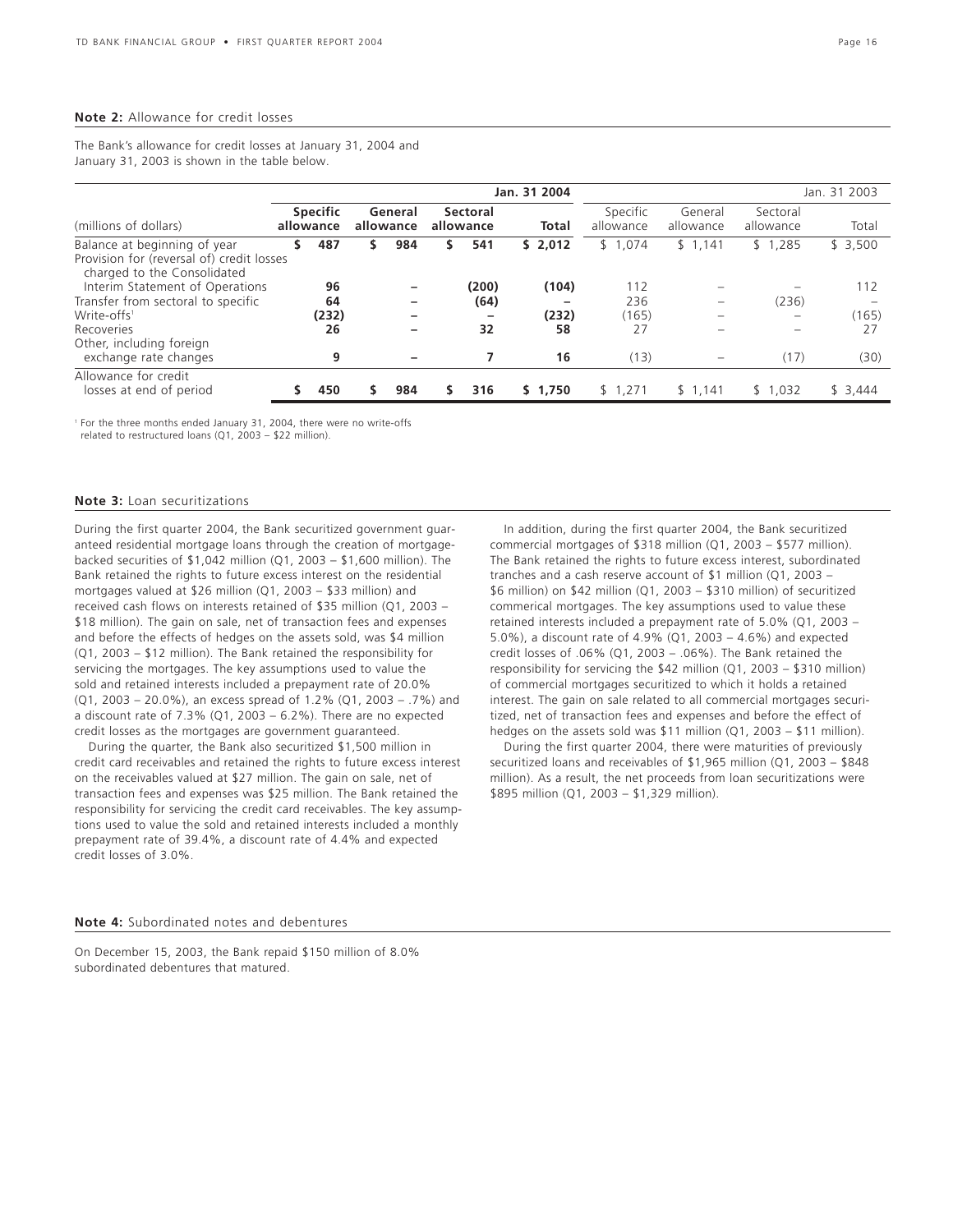### **Note 5:** Capital stock

| (thousands of shares)                                          | Jan. 31<br>2004 | Oct. 31<br>2003 |
|----------------------------------------------------------------|-----------------|-----------------|
| Preferred shares' issued by the Bank:                          |                 |                 |
| Class $A -$ Series H                                           | 8,630           | 9,000           |
| Class $A - Series I$                                           | 16              | 16              |
| Class $A - Series$ J                                           | 16,384          | 16,384          |
| Class A – Series M                                             | 13,948          | 14,000          |
| Class $A -$ Series N                                           | 7.945           | 8,000           |
| Preferred shares issued by TD Mortgage Investment Corporation: |                 |                 |
| Series A                                                       | 350             | 350             |
| Common shares <sup>2</sup> – outstanding                       | 657,601         | 656.261         |
| Options to purchase common shares – outstanding                | 24,860          | 24,380          |

<sup>1</sup> 477 preferred shares held by Bank subsidiaries have been deducted from equity.

<sup>2</sup> 2,237 common shares held by Bank subsidiaries have been deducted from equity.

### **Note 6:** Stock based compensation

For the first quarter 2004, the Bank recognized a compensation expense of \$3 million for stock option awards in the Consolidated Interim Statement of Operations. The fair value of options granted was estimated at the date of grant using the Black-Scholes valuation model with the following assumptions: risk-free interest rate of

4.10%, expected option life of 5.0 years, expected volatility of 27.6% and expected dividend yield of 2.93%. During the first quarter 2004, 2.4 million options were granted with a weighted average fair value of \$9.26 per option.

### **Note 7:** Segmented information

The Bank's operations and activities are organized around the following businesses: Personal and Commercial Banking, Wholesale Banking and Wealth Management. Results for these segments for

the three months ended January 31, 2004 and January 31, 2003 are presented in the table below.

### **Results by business segment**

| (millions of dollars)                                                                                                                                                                                | <b>Commercial Banking</b>    | Personal and                 |                         | Wholesale<br>Banking <sup>1,2</sup> |                          | Wealth<br><b>Management</b> |                             | Corporate <sup>1,2</sup>     |                                    | Total                            |
|------------------------------------------------------------------------------------------------------------------------------------------------------------------------------------------------------|------------------------------|------------------------------|-------------------------|-------------------------------------|--------------------------|-----------------------------|-----------------------------|------------------------------|------------------------------------|----------------------------------|
| For the three months ended                                                                                                                                                                           | <b>Jan. 31</b><br>2004       | Jan. 31<br>2003              | <b>Jan. 31</b><br>2004  | Jan. 31<br>2003                     | <b>Jan. 31</b><br>2004   | Jan. 31<br>2003             | <b>Jan. 31</b><br>2004      | Jan. 31<br>2003              | <b>Jan. 31</b><br>2004             | Jan. 31<br>2003                  |
| Net interest income<br>Provision for (reversal of) credit losses<br>Other income<br>Non-interest expenses before<br>amortization of intangibles                                                      | \$1,038<br>106<br>486<br>884 | \$1,032<br>123<br>433<br>865 | 394<br>S.<br>226<br>352 | 293<br>\$<br>2<br>297<br>343        | \$118<br>-<br>557<br>499 | \$106<br>468<br>505         | \$(74)<br>(217)<br>44<br>20 | \$(41)<br>(13)<br>(29)<br>32 | \$1,476<br>(104)<br>1,313<br>1,755 | \$1,390<br>112<br>1,169<br>1,745 |
| Income (loss) before provision for (benefit of)<br>income taxes and non-controlling interest<br>Provision for (benefit of) income taxes<br>Non-controlling interest in net income<br>of subsidiaries | 534<br>175                   | 477<br>168                   | 261<br>80               | 245<br>88                           | 176<br>61                | 69<br>31                    | 167<br>17<br>23             | (89)<br>(88)<br>23           | 1,138<br>333<br>23                 | 702<br>199<br>23                 |
| Net income (loss) – before<br>amortization of intangibles                                                                                                                                            | 359                          | 309<br>\$                    | 181<br>S.               | 157<br>\$                           | \$115                    | 38<br>\$                    | \$127                       | \$ (24)                      | 782<br>s                           | 480<br>\$.                       |
| Amortization of intangibles,<br>net of income taxes                                                                                                                                                  |                              |                              |                         |                                     |                          |                             |                             |                              | 179                                | 133                              |
| Net income – reported basis                                                                                                                                                                          |                              |                              |                         |                                     |                          |                             |                             |                              | 603                                | 347<br>٢.                        |
| Total assets (billions of dollars)<br>- balance sheet<br>- securitized                                                                                                                               | \$117.1<br>25.7              | \$111.4<br>22.3              | \$158.4                 | \$161.3<br>.2                       | \$22.3                   | \$19.8                      | \$18.4<br>(7.2)             | \$18.9<br>(6.9)              | \$316.2<br>18.5                    | \$311.4<br>15.6                  |

<sup>1</sup> The Wholesale Banking and Corporate segment results have been restated to

reflect the transfer of the non-core lending portfolio to the Corporate segment.

<sup>2</sup> The taxable equivalent basis adjustment is reflected in the Wholesale Banking

segment's results and eliminated in the Corporate segment.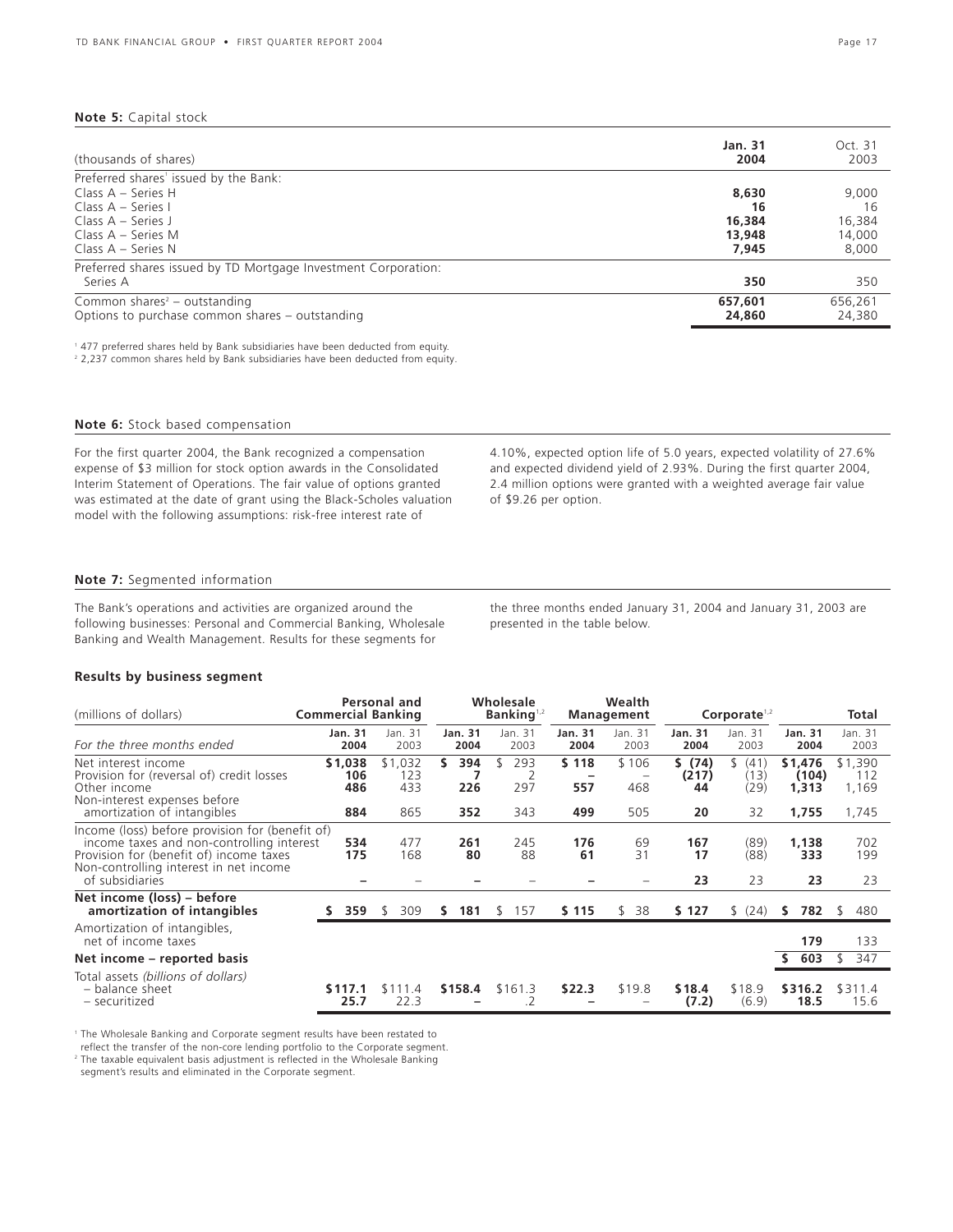On January 20, 2004, the Bank announced the signing of an agreement to acquire the Canadian personal property and casualty operations of Boston-based Liberty Mutual Group.

The transaction is subject to regulatory approvals and is expected to close in April 2004.

### **Note 9:** Reconciliation of Canadian and United States generally accepted accounting principles

The accounting principles followed by the Bank including the accounting requirements of the Superintendent of Financial Institutions Canada conform with Canadian generally accepted

accounting principles (GAAP). Significant differences between Canadian GAAP and United States generally accepted accounting principles (U.S. GAAP) are described below.

|                                                                                                                                                                    | For the three<br>months ended |                           |  |  |
|--------------------------------------------------------------------------------------------------------------------------------------------------------------------|-------------------------------|---------------------------|--|--|
| (millions of dollars)                                                                                                                                              |                               | Jan. 31<br>2004           |  |  |
| Net income based on Canadian GAAP<br>Non-controlling interest in TD Mortgage Investment Corporation<br>Derivative instruments and hedging activities<br>Guarantees |                               | 603<br>(6)<br>(75)<br>(2) |  |  |
| Net income based on U.S. GAAP<br>Preferred dividends                                                                                                               |                               | 520<br>15                 |  |  |
| Net income applicable to common shares based on U.S. GAAP                                                                                                          |                               | 505                       |  |  |
| Basic earnings per common share - U.S. GAAP<br>- Canadian GAAP                                                                                                     |                               | .77<br>.89                |  |  |
| Diluted earnings per common share – U.S. GAAP<br>- Canadian GAAP                                                                                                   |                               | .77<br>.88                |  |  |

### **Consolidation of variable interest entities**

As of January 31, 2004, the Bank adopted the U.S. interpretation on the consolidation of variable interest entities (VIEs). The interpretation requires the Bank to identify VIEs in which it has an interest, determine whether it is the primary beneficiary of such entities and if so, consolidate them. This interpretation did not result in a significant net income impact for the first quarter 2004, but may have an impact in future quarters.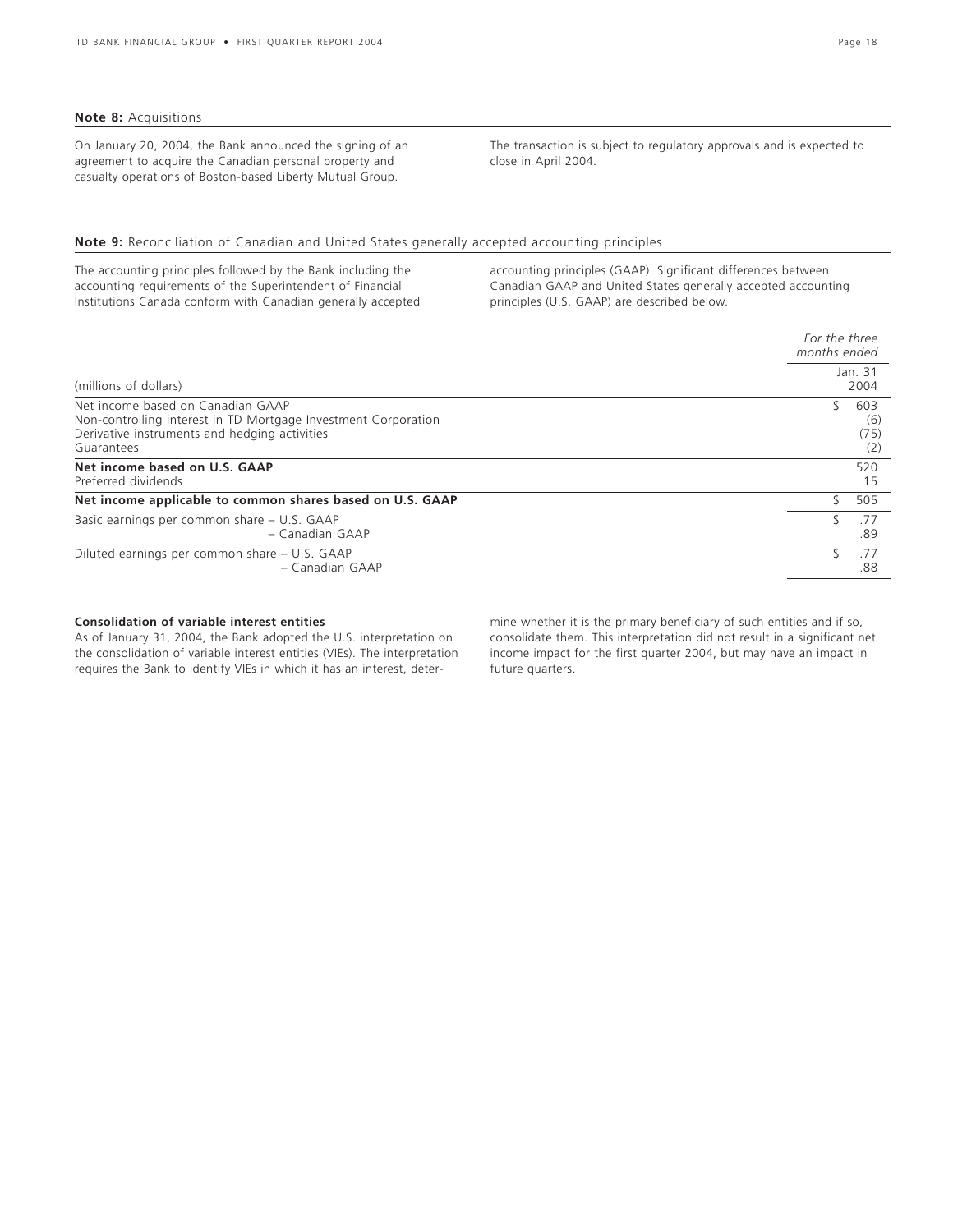### **Note 10: Future accounting changes**

### **Consolidation of variable interest entities**

The Canadian Accounting Standards Board plans to issue amendments to its guideline on the consolidation of variable interest entities (VIEs) in order to harmonize with a recently revised U.S. Financial Accounting Standards Board interpretation. The revised guideline is expected to be effective for the Bank in fiscal 2005. The following summarizes the Bank's preliminary assessment of the impact of adopting the revised guideline.

### *Bank-originated assets*

Based on a preliminary assessment, the Bank will need to consolidate securitized bank-originated assets of \$4 billion. The Bank continues to investigate restructuring alternatives for these assets.

### *Third party originated assets*

Based on a preliminary assessment, the Bank may need to consolidate third party originated assets of approximately \$8 billion. The Bank continues to investigate restructuring alternatives for these third party originated assets.

#### *Mutual funds*

Mutual funds in Canada may be considered VIEs, but the Bank sponsors are unlikely to be considered the primary beneficiary. The Bank is the sponsor of a number of mutual funds with assets of approximately \$49 billion.

#### *Compensation trusts*

Certain of the Bank's stock-based compensation plans are funded through trusts established for these purposes. It is reasonably possible that the Bank may be considered the primary beneficiary of these trusts and consequently, may need to consolidate them.

### *Innovative capital structures*

The Bank's innovative capital structures typically involve the creation of a trust whose voting securities are 100% owned by the Bank sponsors, and the trust issues beneficial ownership interests in the form of trust securities to investors. The Bank currently accounts for these securities as non-controlling interests in its Consolidated Interim Financial Statements. These structures are likely considered VIEs under the revised guideline and the determination of whether the

structures continue to be consolidated will depend on the details of the structure. The regulatory capital treatment of these structures will be unaffected.

#### *Other financial transactions*

The Bank is also involved with other entities and/or structures such as personal trusts and investment vehicles and continues to assess the impact of the new guideline on these transactions.

#### **Liabilities and equity**

The CICA recently issued amendments to its accounting standard on financial instruments – disclosure and presentation which are effective for the Bank in fiscal 2005. As a result of these amendments, the Bank will be required to classify its existing preferred shares and innovative Tier 1 capital as liabilities. The Bank's preferred dividends will therefore be reported as interest expense and earnings attributable to common shares will be unaffected. For regulatory capital purposes, the existing capital instruments of the Bank have been grandfathered by the Superintendent of Financial Institutions Canada, and the Bank's capital ratios are unaffected.

### **Asset retirement obligations**

In 2003, the CICA issued an accounting standard on asset retirement obligations that is applicable to the Bank in fiscal 2005. The standard harmonizes Canadian GAAP with current U.S. GAAP and requires that a liability for an asset retirement obligation related to a long-lived asset be recognized in the period in which it is incurred and recorded at fair value.

### **Merchant banking accounting**

During 2003, the Canadian Accounting Standards Board amended its accounting standard on subsidiaries to disallow an enterprise acquired with the clearly demonstrated intention that it would be disposed of in the foreseeable future to be considered a temporary investment. As a result, beginning in fiscal 2005, the Bank will commence equity accounting for investments held within the merchant banking portfolio where it has significant influence. The Bank currently does not expect this change in accounting to result in a significant net income impact.